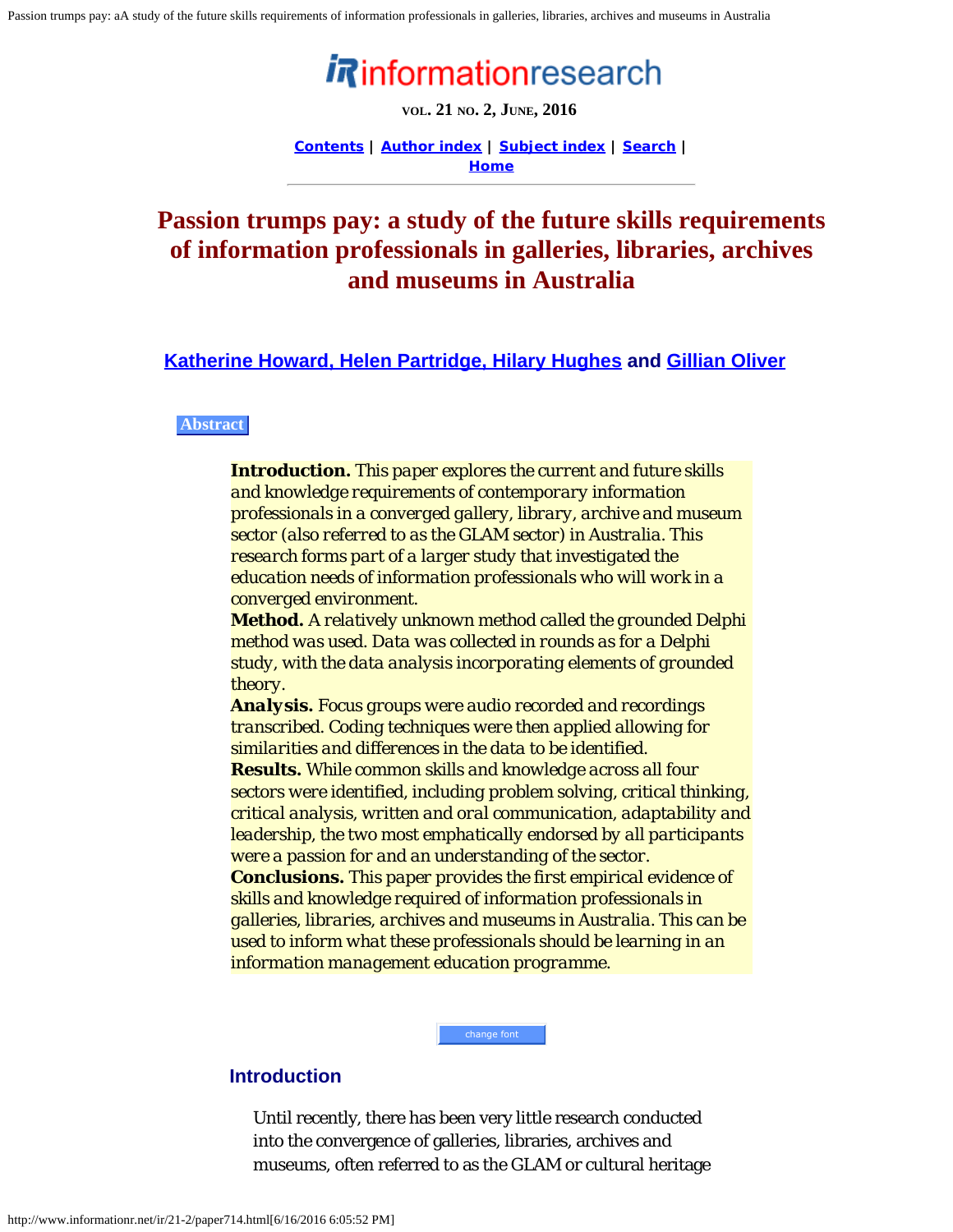sector, in the Asia-Pacific region. However, a recent flurry of PhD theses in particular has cast a strong light on these institutions and their practices in Australia and New Zealand ([Robinson 2012\)](#page-21-0); [Robinson, 2015\)](#page-21-0); [\(Wellington, 2013](#page-21-1)).

This article presents findings from a set of five exploratory focus groups, one for each sector plus one pilot group, about the current and future skills and knowledge that will be required of information professionals in Australia. The focus groups were conducted as part of a larger study [\(Howard,](#page-21-0) [2015](#page-21-0)) that investigated the education needs for contemporary information professionals, with a specific focus on information management practices (the act of collecting, organising, describing, storing, providing access to and preserving information [\(Dupont, 2007](#page-21-0); [Given and McTavish, 2010](#page-21-0); [Myburgh, 2011](#page-21-0)) in what is increasingly recognised to be a converging environment. If galleries, libraries, archives and museums wish to continue to maximize all that the digital environment offers now and in the future, this sector will require information professionals who have the flexibility, skills and knowledge to allow them to work across the full spectrum of these institutions. However, to date and to our knowledge, no study, either nationally or internationally, has investigated the skills and knowledge required of information professionals in the different cultural heritage sectors. If we don't know what these skill and knowledge requirements are, then how can we be confident that the education needs of emerging information professionals are being met? To this end, the overarching research question of the larger study was: 'What are the future education needs of information professionals in a potentially converged cultural heritage environment?' This was answered by addressing two subquestions:

- What are the current and potential roles and responsibilities of information professionals who deal with cultural heritage material in galleries, libraries, archives and museums?
- What are the knowledge, skills, and qualities they need to carry out their jobs now and into the future?

The findings of the focus groups that are reported in this paper explored these two sub-questions.

Throughout the paper, *knowledge* is taken to mean *that which is known*. Examples include knowledge of metadata, technical and quality standards (e.g., ISO standards), museum theory and archival description. *Skills* often cut across disciplines and refer to what one can *do*, including cognitive skills, communication skills, leadership and teamwork.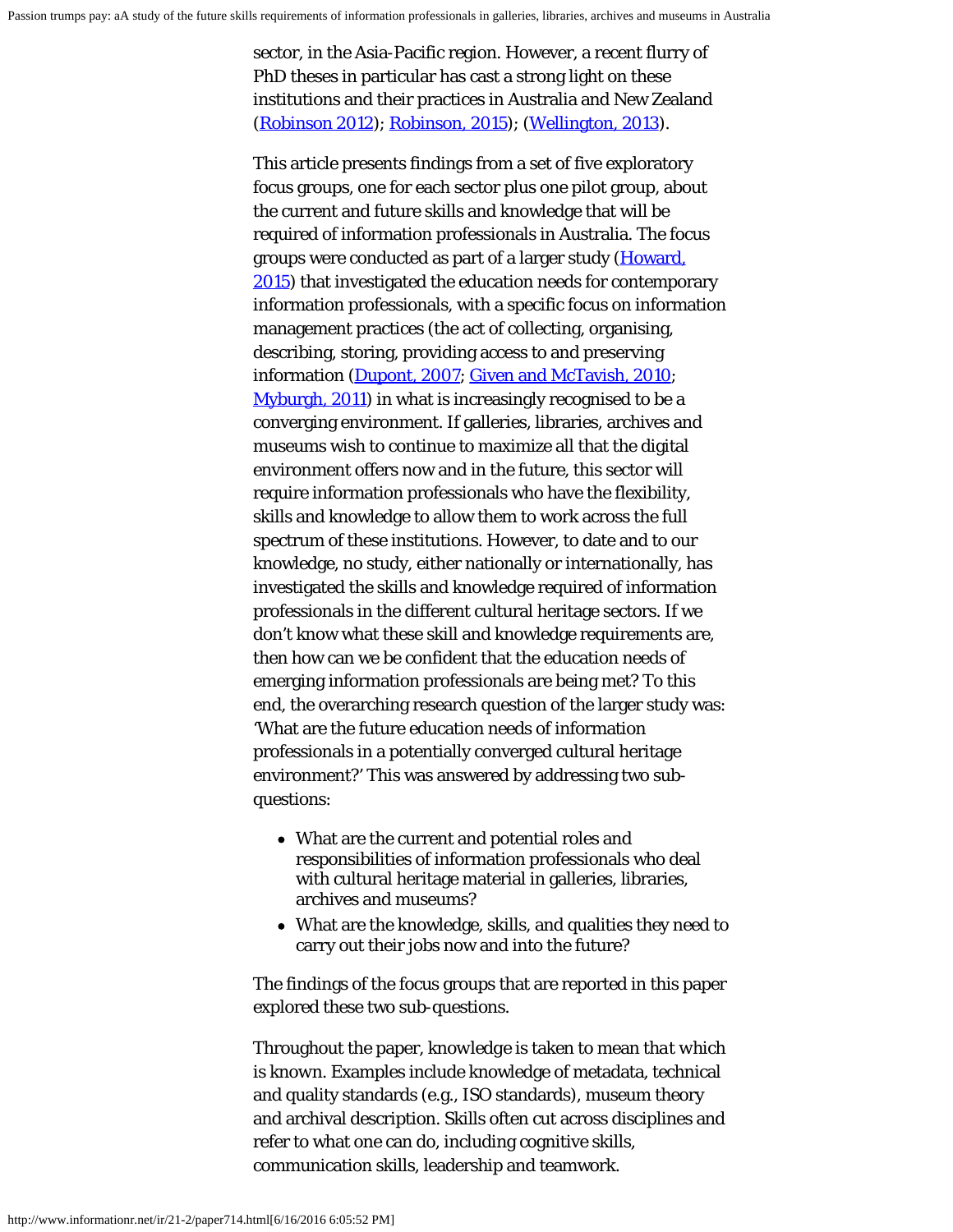## **Literature review**

Ascertaining the skills and knowledge required of information professionals in each type of institution was an important first step in determining a potential set of core skills, which could then inform educational development in this area. It is worth noting that in librarianship circles trying to determine a set of core skills and knowledge has been described as *'a futile discussion'* [\(Audunson, 2005, p. 173](#page-21-0)) because the profession seems to be in a constant state of change, particularly as technology continues to develop. In the current technological environment, Audunson's comment may very well apply to each of the cultural heritage institutions under discussion here. However, as no study has been found to date that considers the skills and knowledge of information professionals in all four institutions simultaneously, the responses to this question can be seen as a useful benchmarking exercise to determine empirically what those skills and knowledge are, and to what extent, if any, they overlap.

Despite Audunson's [\(2005](#page-21-0)) concerns, studies that seek to identify core skills and knowledge are prevalent in the librarianship and information management literature, both in Australia and internationally. These studies have been undertaken with various approaches: surveying employment agencies [\(Goulding](#page-21-0) *[et al.](#page-21-0)*[, 1999](#page-21-0); [Hamblin, 2005](#page-21-0); [Stephens and](#page-21-0) [Hamblin, 2006](#page-21-0)); surveying library directors [\(Bakar, 2005](#page-21-0); [Goulding](#page-21-0) *[et al.](#page-21-0)*[, 1999](#page-21-0); [Khoo, 2005](#page-21-0)); the Delphi method [\(Feret](#page-21-0) [and Marcinek, 1999\)](#page-21-0); and the most popular approach: content analysis of job advertisements [\(Croneis and Henderson, 2002](#page-21-0); [Gerolimos and Konsta, 2008; Kennan, Cole, Willard, Wilson](#page-21-0) [and Marion, 2006; Kwasik, 2002](#page-21-0); [Marion, 2001](#page-21-0); [O'Connor](#page-21-0) [and Li, 2008\)](#page-21-0). Other Australian studies that discuss skills and knowledge requirements include two Nexus reports by Hallam  $(2008a, 2008b)$  $(2008a, 2008b)$  $(2008a, 2008b)$ , Partridge and Hallam  $(2004)$  $(2004)$ , and most recently, Partridge *et al.* [\(2011](#page-21-0)).

The trend in these studies is for an increased propensity for generic skills and personal qualities, *'particularly those associated with learning potential, flexibility, workplace communication and teamwork, and potential for personal growth, including leadership'* [\( Partridge](#page-21-0) *[et al.](#page-21-0)*[, 2011, p.62](#page-21-0)). The relevance of learning potential as a required skill is worth noting: Tennant ([1998](#page-21-0)), albeit writing in the context of a digital library, considered that it may well be a prudent management decision to employ staff with certain personality traits rather than the technical skills. For example, a person with *'the capacity to learn constantly and quickly'*([Tennant, 1998](#page-21-0)) and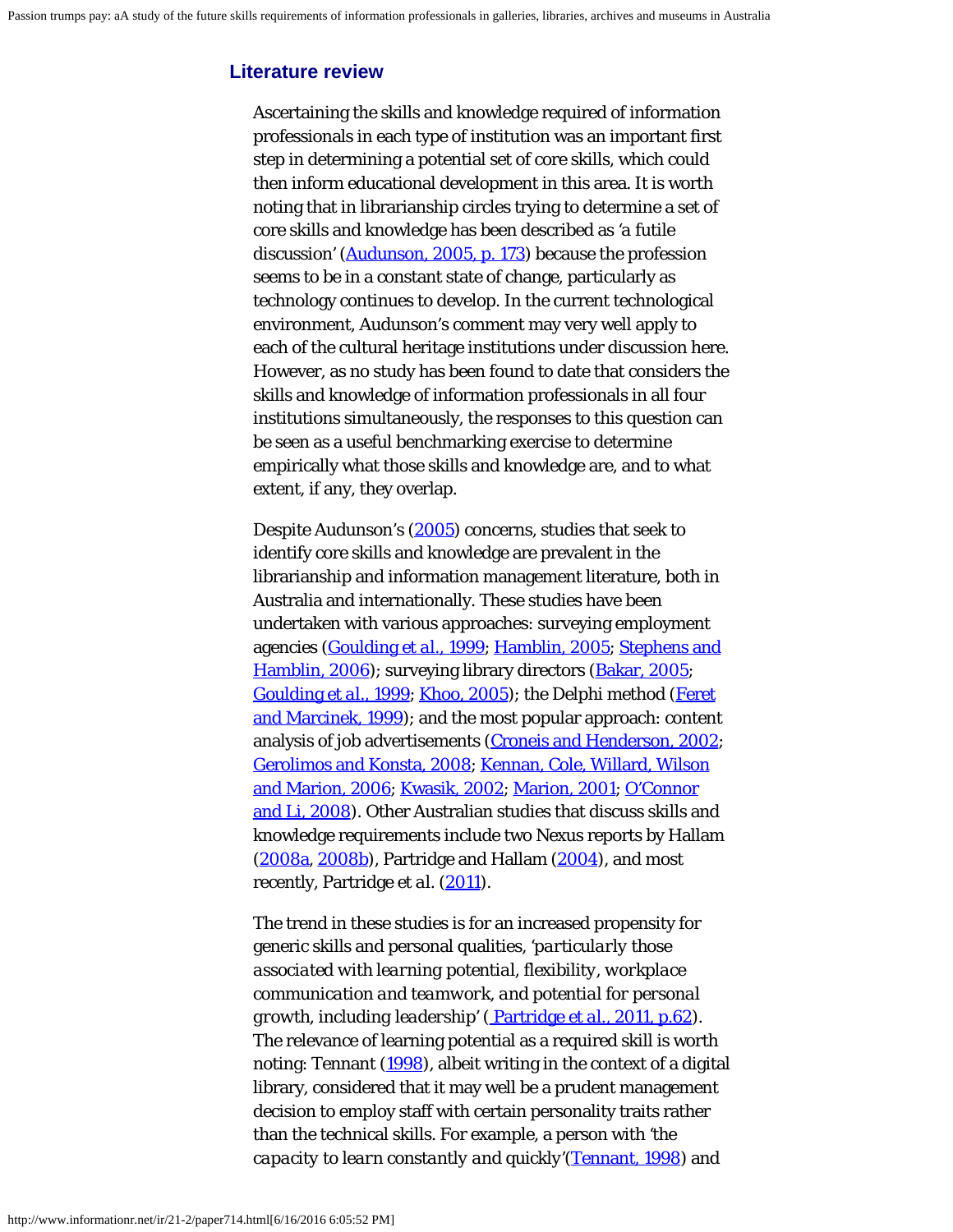who is flexible may well be a better alternative than someone with programming or other technical skills which may or may not be current in a few weeks' or months' time. Tennant argues that the person with the former skills will be able to learn the new technologies required. It seems that in thirteen years this requirement has not diminished.

A further finding of Partridge *et al.* [\(2011](#page-21-0)) relevant to this research is that *'there is a demand for graduates with a knowledge base that spans the major collecting areas of libraries, archives and records'* (p. 62). Although gallery and museum skills are noted as being less in demand, the same study nevertheless acknowledges that convergence is *'not a fad'* [\(Partridge](#page-21-0) *[et al.](#page-21-0)*[, 2011, p.49](#page-21-0)), and that these skills will indeed be relevant for some information professionals.

The museum literature emanating from North America, however, has for some time noted the relevance of and connection to library studies and expertise. The role of information professionals in museums has been explored extensively by Marty [\(2007a](#page-21-0), [2007b](#page-21-0), [2006a](#page-21-0), [2006b](#page-21-0), [2005](#page-21-0)). An online survey was used to investigate the relevance of library expertise for museum information professionals, focusing specifically on the areas of information representation, information organisation and access, information management, computer technologies and digitisation technologies, interactive technologies, information policy evaluation methods and collaboration initiatives [\(Marty,](#page-21-0) [2007a](#page-21-0)). Marty [\(2007a](#page-21-0)) found that many of the skills that are taught in librarianship programmes are skills that are largely learnt on the job by museum information professionals, as these areas do not form part of the museum information professionals' formal training. He concluded that museum professionals should be encouraged to take subjects from both museum studies and librarianship programmes in order to produce graduates *'with the diverse skills and expertise to drive ongoing convergence of libraries, archives and museums'* [\(Marty, 2007a, p. 272](#page-21-0)). As logical as that seems, this may pose a problem in Australia as at the time of writing, very few museum studies programmes were located in the same university as library and/or archives programmes.

Trant [\(2009](#page-21-0)) acknowledges the need for what is referred to as non-disciplinary skills, also referred to as 'soft' or 'generic' skills in the literature:

> *the ability to adapt and change, to grow in a job, to face challenges with enthusiasm, to continue to learn, to master new technology, to*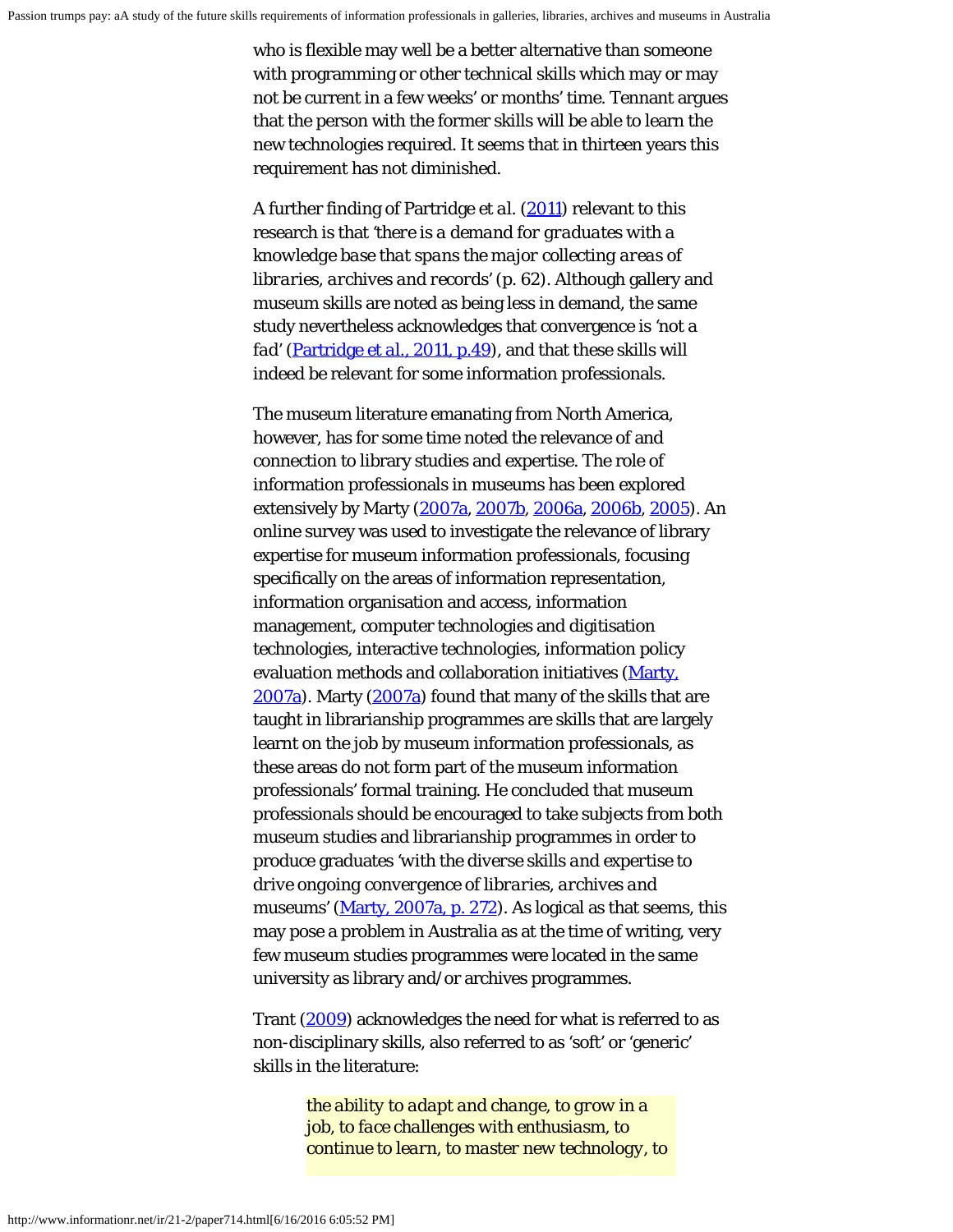*work with a team, and to problem solve creatively in a time of diversity and scarcity. (p. 383)*

Duff, Cherry and Sheffield [\(2010](#page-21-0)) surveyed graduates of masters level museum studies programmes from the University of Toronto who graduated between 1970 and 2007. Participants were asked to rate a list of *'necessary knowledge and skills'* [\(Duff](#page-21-0) *[et al.](#page-21-0)*[, 2010, p. 375](#page-21-0)) in terms of their importance for their careers. The two most highly rated were in fact the generic skills of oral communication and teamwork. The third most highly rated was computer skills. Although rated relatively highly in terms of percentage (52.6%), museum theory was ranked third lowest. Tran and King [\(2007](#page-21-0)), however, suggest that theory and theory building are important for the development of a profession. Sandell (2000, as cited in [Duff](#page-21-0) *[et al.](#page-21-0)*[, 2010](#page-21-0)) refers to the *'professionalization of the field'* (p. 378), a theme that is also emerging in librarianship [\(Partridge, Lee and Munro, 2010](#page-21-0); [Partridge](#page-21-0) *[et al.](#page-21-0)*[,](#page-21-0) [2010\)](#page-21-0).

Advances in technology have been noted as a significant factor in the blurring of boundaries between cultural heritage institutions. Further, if we accept Otlet's (1934, as cited in [Buckland, 1991\)](#page-21-0) and Buckland's [\(1991](#page-21-0)) contention that nontext based objects, such as those found in museums, can also be considered documents, and that documents are *'informative things'* ([Buckland, 1991](#page-21-0), p. 355), then it can be concluded that cultural heritage institutions all manage information, thus further contributing to the blurring of boundaries.

What, then, can be said of information professionals who work in libraries? Or museums? Do they have the requisite skills and knowledge to work across these blurred boundaries? Trant ([2009](#page-21-0)) predicated that in order to *'meet the challenges of digital collection creation, management, use and preservation', library, archive and museum professionals 'will increasingly need to work together'* (p. 383). The changing nature of information work in galleries, libraries, archives and museums has led some authors to consider the possibility of an entirely new type of information professional ([Gilliland-Swetland, 2000; Given and McTavish, 2010](#page-21-0); [Ray,](#page-21-0) [2009](#page-21-0); [White and Gilliland, 2010](#page-21-2)). These cultural heritage information professionals would be *'specifically trained to meet the unique needs of cultural heritage organisations'*, and be able to *'interact with their counterparts in other organisations to ensure the widespread adoption of interoperability, preservation, and access to information*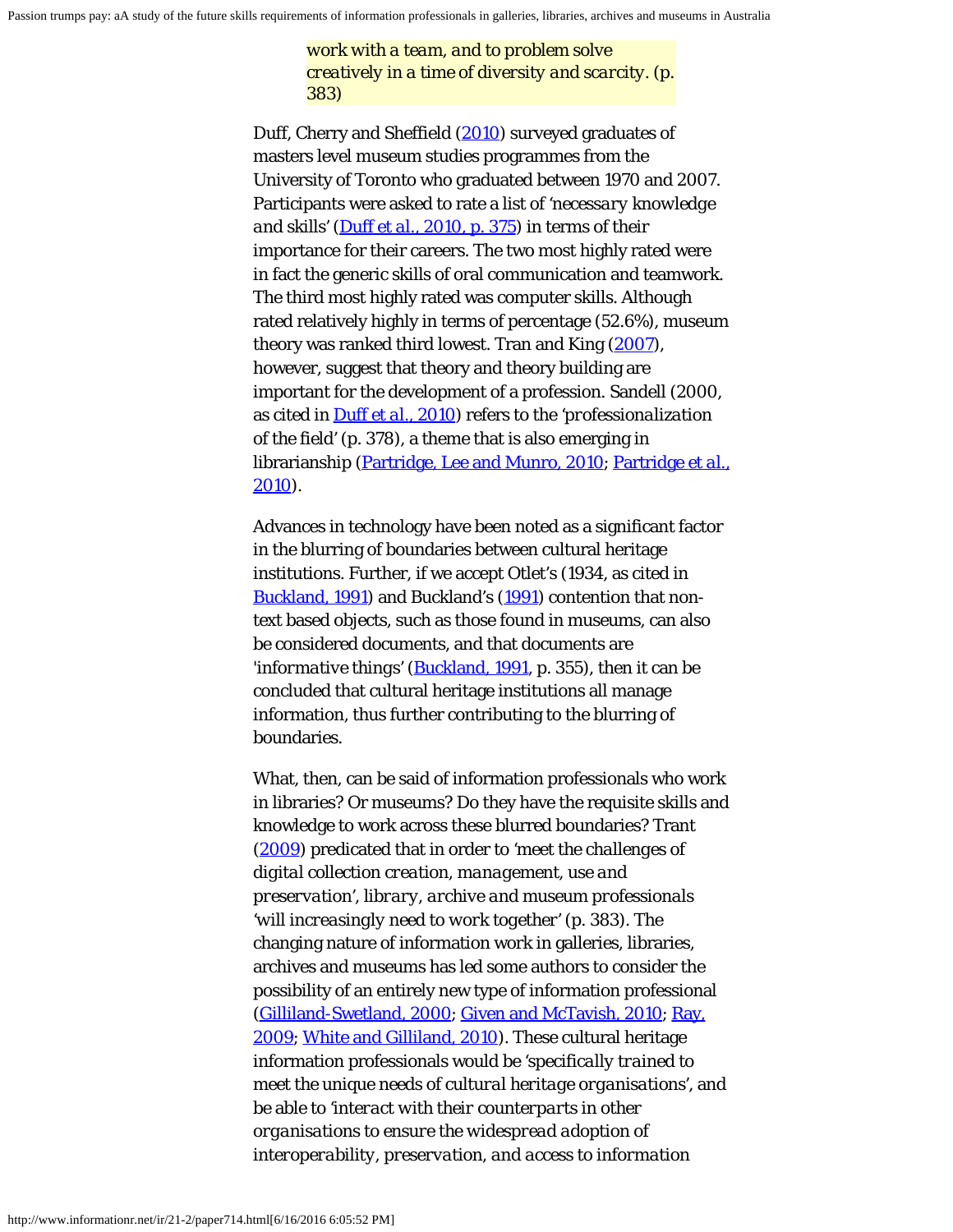*resources'* [\(Marty, 2008](#page-21-0), p. 4). Gilliland-Swetland [\(2000](#page-21-0)) has described this coming together of library, archive and museum information professionals as a *'meta-community'* which must learn not only each others' vocabularies, principles and practices, but must also recognise and understand the inherent differences of each institution that *'developed out of its societal role'* (p. 1), despite the current blurring of their boundaries.

#### **Research approach**

The method used for the research was the grounded Delphi method, a relatively new methodological extension of the Delphi method, which integrates aspects of grounded theory with the Delphi method. European researchers Moe, Päivärinta and Pekkola developed the grounded Delphi method while working on research into information systems procurement within the Norwegian public sector [\(Moe and Päivärinta, 2011](#page-21-0); [Päivärinta, Pekkola and Moe, 2011\)](#page-21-0). These researchers saw shortcomings with both grounded theory and the Delphi method, and sought to address this by integrating key elements of both methods.

The Delphi method was first documented by Dalkey and Helmer [\(1963](#page-21-0)) in which they described the method as being used *'to forecast the impact of technology on warfare'* [\(RAND](#page-21-0) [Corporation, 2012](#page-21-0)). It is this forecasting feature that gave the method its name, after the Oracle of Delphi, who, according to Greek myth, made predictions and answered questions about the future. The Delphi method is both a group communication tool and a means to achieve consensus amongst experts on a given topic [\(Hsu and Sandford, 2010](#page-21-0)). It is based on the idea that *'the collective wisdom of a group'* reduces ambiguity and increases accuracy [\(Forsyth, 2010, p. 196](#page-21-0)). The process itself is iterative, involving multiple rounds of questionnaires completed by participants, with the results of each round informing the next. As such, the data collection, data analysis and development of the subsequent questionnaire are intertwined between the rounds.

Although theory building is a possible outcome of using the Delphi method, Päivärinta, Pekkola and Moe, [\(2011](#page-21-0)) note that there are *'few analytical tools… provided for this purpose'* (Abstract). By incorporating aspects of grounded theory, the grounded Delphi method aims to improve the theory building potential of the Delphi method. Specifically, coding tasks that are central to grounded theory, allowing the *'core conceptual categories and their relationships'* to emerge, are applied ([Päivärinta, Pekkola and Moe, 2011\)](#page-21-0).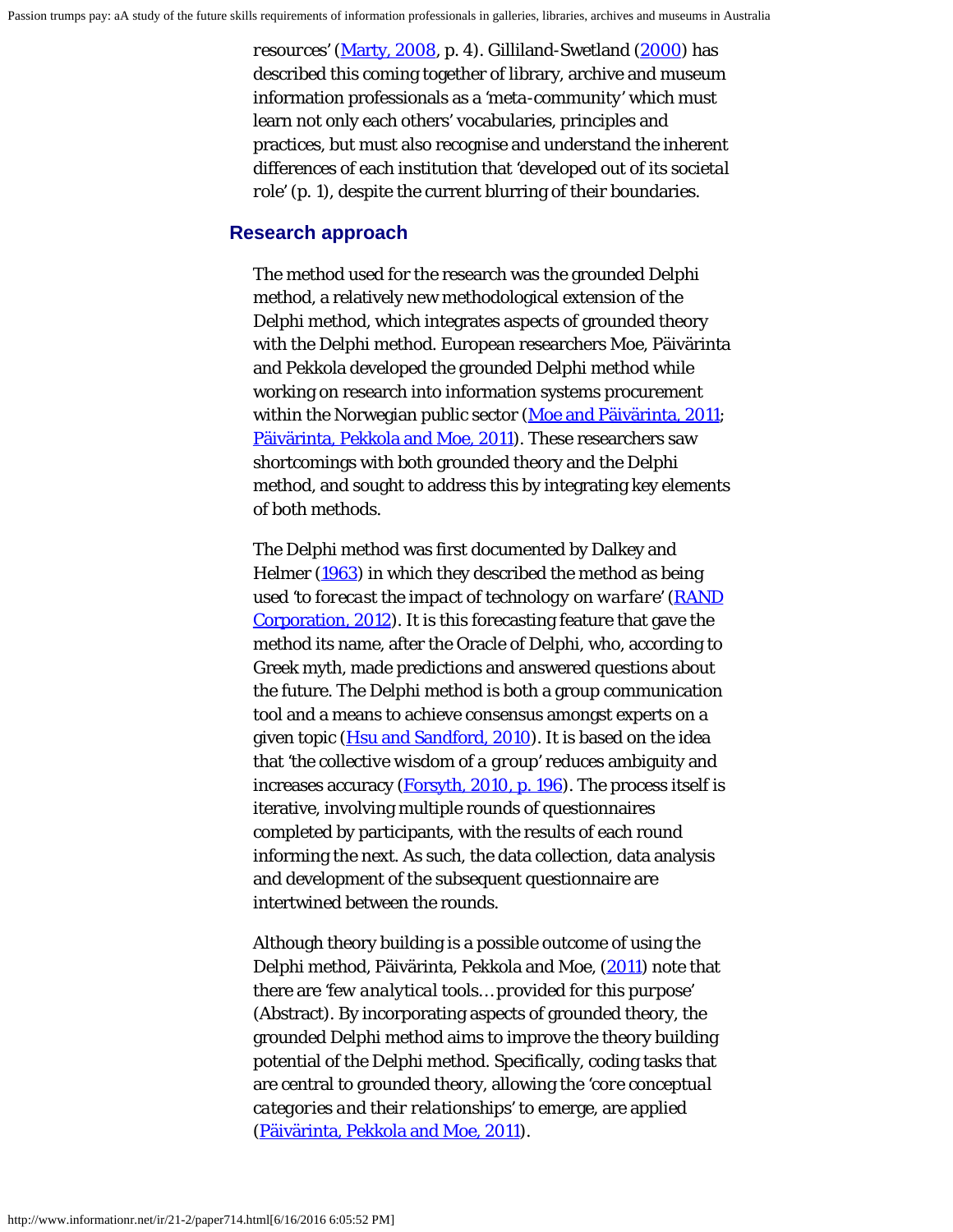The focus of this paper is the first of three rounds of data collection. The traditional, exploratory form of Delphi is suitable when very little literature exists on a given subject ([Day and Bobeva, 2005](#page-21-0); [Hsu and Sandford, 2010](#page-21-0)), which was, and largely still is, the case in Australia. Face-to-face exploratory focus groups formed the first round of data collection, which consisted of five focus groups (one for each sector plus the pilot study). Using face-to-face focus groups rather than the more usual open-ended questionnaire is known as a modified Delphi [\(Boendermaker](#page-21-0) *[et al.](#page-21-0)*[, 2003](#page-21-0); [Carnes,](#page-21-0) [Mullinger and Underwood, 2010; Keeney, Hasson and](#page-21-0) [McKenna, 2011](#page-21-0); [McKenna, 1994\)](#page-21-0). Schneider, Kerwin, Frechtling and Vivari [\(2002](#page-21-0)) highlighted the strength of the face-to-face approach, by noting that online participants are *'less likely to explain their opinions or to provide detailed insight into the thinking that led them to their conclusions'* (p. 39). Therefore, this approach was selected for this research in preference to asynchronous online or teleconference sessions. In order to gain a deeper understanding of the four sectors, a separate focus group was held for each. This also ensured that the voice of each sector could be heard without fear of one sector dominating another. A self-administered online questionnaire was subsequently used for both the second and third rounds.

#### **Participants**

The participants for the focus groups (including the pilot study) were sought from the researchers' professional networks in the first instance. This was followed by a sampling technique known as snowball sampling, whereby an existing participant recommends other potential participants. There were four participants in the galleries focus group, six in the museum focus group, and eight in each of the libraries and archives focus groups. The researchers took advantage of a national museums conference to recruit participants for a focus group, which therefore consisted of eight museum professionals, none of whom participated in the data collection proper.

In the main focus group rounds, a wide range of roles and institutions were represented. The gallery focus group included a curator and a registrar from a large, state-based institution; a graduate student with experience in curatorial roles in smaller, community-focussed institutions and a professional in a project-type role with over fifteen years experience in various areas of gallery practice.

The library focus group included three participants from a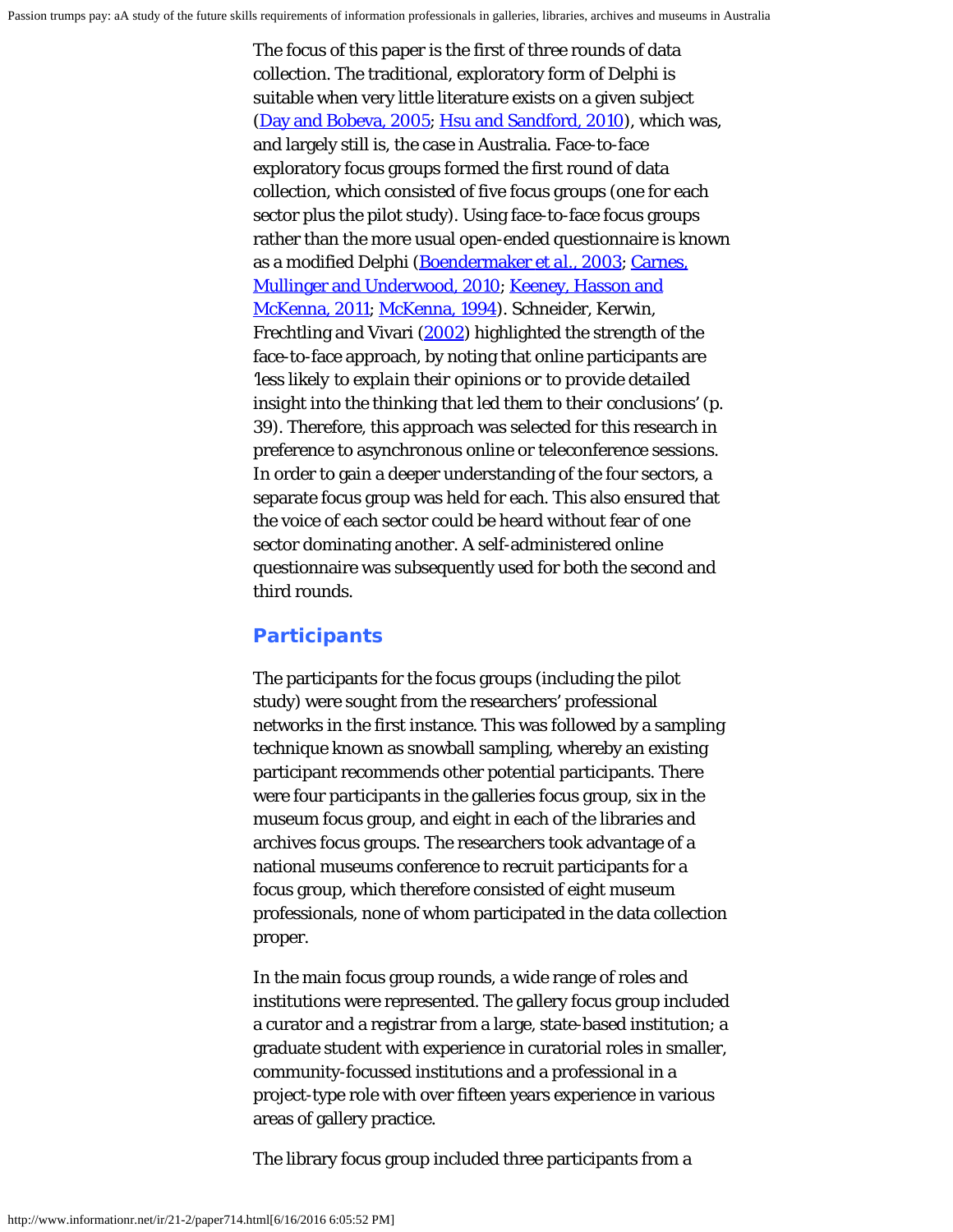State Library; three from other (non-library) state-based cultural institutions (e.g., state museum, state archives or state gallery); and one each from a public library and a university library, where both of these institutions have cultural heritage material in their collections, such as artwork, historical artefacts and archival material.

The eight participants in the archives focus group represented a university archives department; the state-based government archives; a corporate archive and a cultural institution's archive. Similarly, the museum focus group included multiple participants from a large state-based institution and a university archives department.

#### **Focus group discussion guide**

All five focus groups were conducted using the same format and the same questions. These semi-structured questions and quotes that were used as discussion points were included in a discussion guide to assist the researchers in ensuring that the same general questions were discussed before moving into specifics about their own sector. The discussion guide was informed by a combination of existing literature and the research question: What are the skills and knowledge that information professionals working in Australia's galleries, libraries, archives and museums need to carry out their jobs, now and into the future? It was not provided to participants prior to the focus groups.

The researchers were aware, through both anecdotal means and personal discussions, that the term *information professional* was not one that was in common usage in any of the sectors except libraries, and even then it was not a universally accepted term. For this reason, the Terras [\(2009, p.](#page-21-0) [vii\)](#page-21-0) definition of an information professional was used as a starting point for discussion:

> *an individual working in a library, archive, museum, cultural heritage or information environment whose aim is to maintain, and often improve, access to the ever growing amount of information generated from within the culture and heritage industry, the media, and, increasingly, by the general public.*

Participants were asked what their reaction was to that term. Did it, in fact, describe their role to a greater or lesser extent? Further motivation for providing the definition and having the ensuing discussion was to raise participants' awareness of aspects of their job that hitherto they may not have considered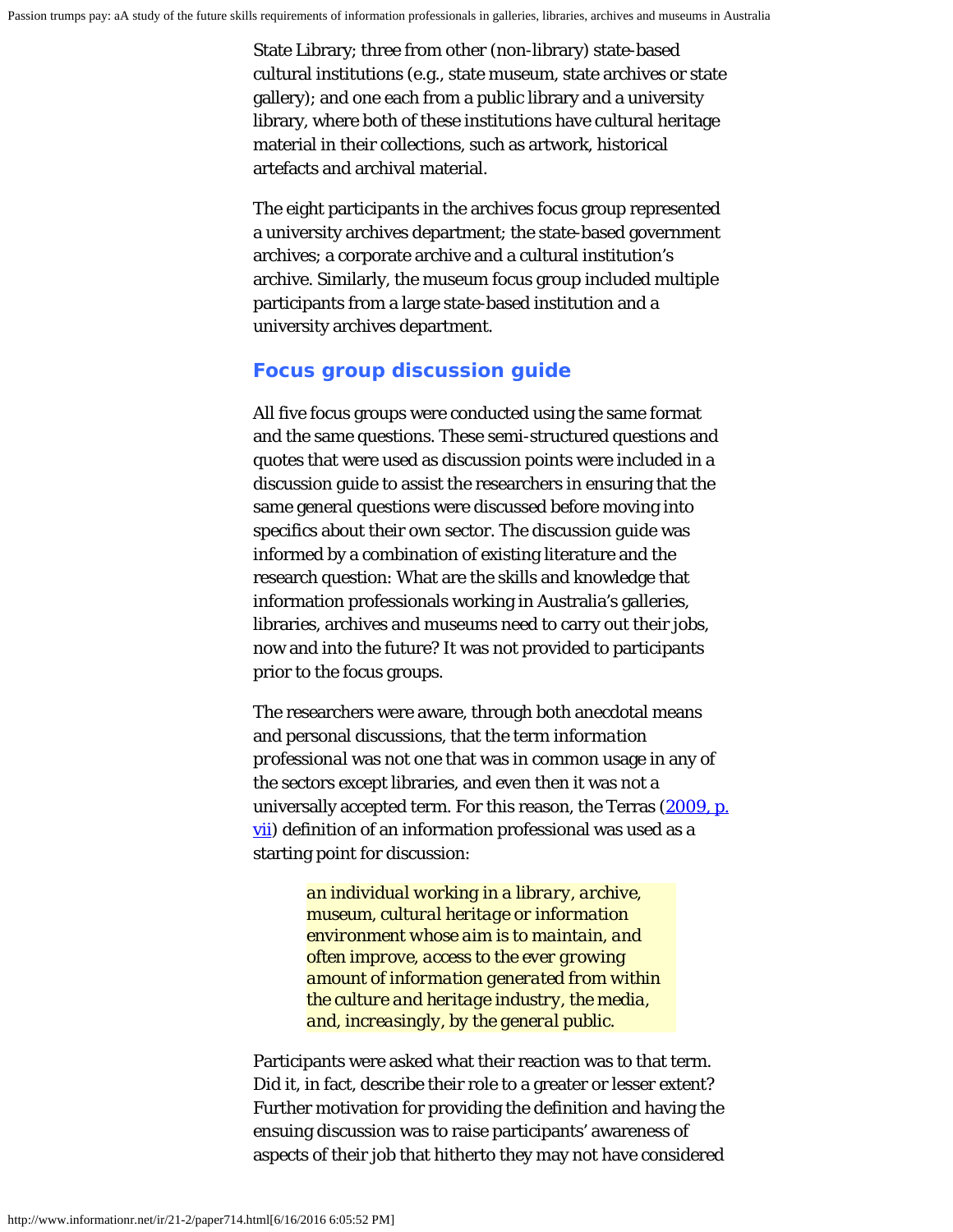as belonging to another professional domain: information management. In this way, there was potential for the term *information professional* to be viewed in a more positive light. Finally, it assisted in providing a mutual understanding of a term that the researchers anticipated would be used relatively frequently in the focus group discussions.

Participants were asked about what skills, knowledge qualities or attributes were important in their current role, followed by what they thought was important for future graduates to have. No distinction was made with the terminology used in the question, as the researchers believed it was important to determine *what* was required, rather than the label that may be attached to it (e.g., was it a skill? Was it an attribute?). These questions were included as a way for the researchers to gain a deeper understanding of the participants' role. They were also used to start directing participants' attention to the future, how those skills and knowledge may have changed over the years, or in fact how they may still need changing, in the light of the digital world we now find ourselves in. Asking about the skills and knowledge that graduates may need continued the discussion towards the subsequent questions about potential roles for information professionals in the future, with a focus on how the digital environment might influence these roles, and the skills and knowledge that may consequently be required.

The second definition provided to the focus groups for discussion was that of a cultural heritage information professional, first given at the Cultural Heritage Information Professionals (CHIPs) Workshop held in Florida in 2008:

> *The cultural heritage information professional uses or manages information technology to organize and provide access to information resources for all users of cultural heritage organizations, including libraries, museums, and archives. [\(Marty, 2008, p. 1](#page-21-0))*

This was introduced to participants in order to determine whether it was a term and a role that might gain traction. Specifically, participants were asked whether this term meant anything different to the term *information professional*, or whether it merely indicated an information professional who happened to deal with cultural heritage material. Was it a broader term or a narrower term? Is it a similar role, or something a little different, perhaps a *meta-professional*? Again, this had the intention of directing participants' attention to the possibilities that the digital environment may offer, now and into the future.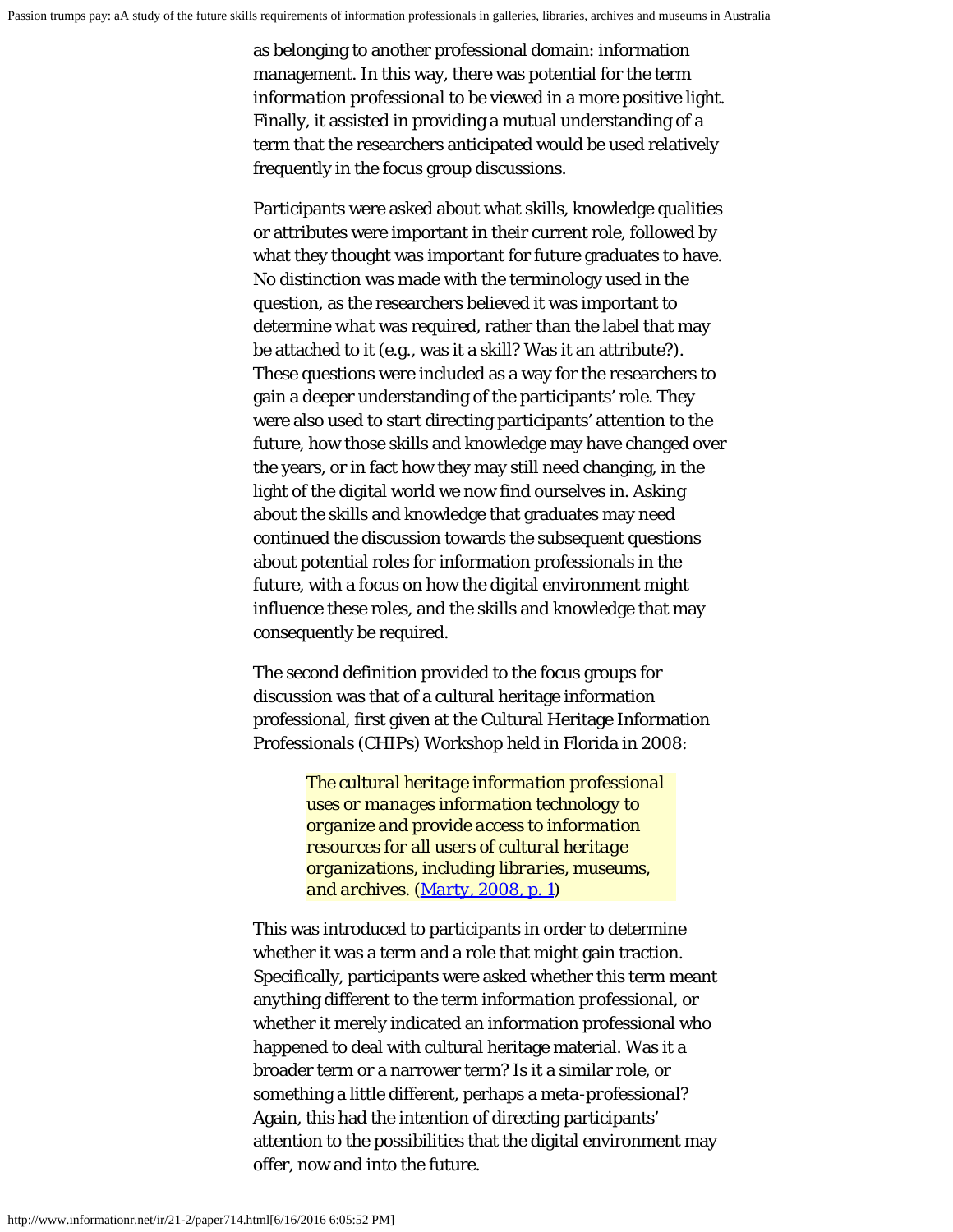Finally, a quotation from Given and McTavish [\(2010](#page-21-0)) that had been a stimulus for the study was read to participants:

> *[a]s long as librarians, archivists, and museologists... continue to be educated in isolation from one another… real boundaries to collection, management, and access of materials will remain. (p. 23)*

This was to elicit thoughts and opinions from participants about the potential of convergence.

Collectively, the questions asked in each focus group, including the pilot, were designed to give the researchers a better understanding of each sector, and to allow any similarities and/or differences amongst the sectors to emerge, which in turn would inform the following rounds of the grounded Delphi study.

## **Data analysis**

As briefly mentioned at the beginning of this section, the grounded Delphi method used for this study incorporates elements of grounded theory when analysing the data. In particular, both inductive and deductive coding techniques were used to identify common themes and/or issues to emerge from the data.

After transcribing each focus group, including the pilot, the transcripts were analysed for repeated phrases, words or concepts via open coding. This was achieved by highlighting the transcript text (done on-screen), followed by writing these repetitions in a grid on a whiteboard. Concepts that appeared at least twice, i.e. in at least two of the sectors, were circled in red, as this indicated potential commonality.

## **Findings**

This process identified forty-nine high level concepts, which when further analysed were reduced to twenty-five concepts that represented the specific knowledge required of information professionals working in galleries, libraries, archives and museums. Additionally, a further fifteen generic, or transferable, skills and attributes were identified. Both the knowledge concepts and generic skills are shown in Table 1, in no particular order.

| Twenty-five knowledge concepts |                          |                       |  |  |
|--------------------------------|--------------------------|-----------------------|--|--|
| l User behaviour               | Information<br>retrieval | Reference<br>services |  |  |
|                                |                          |                       |  |  |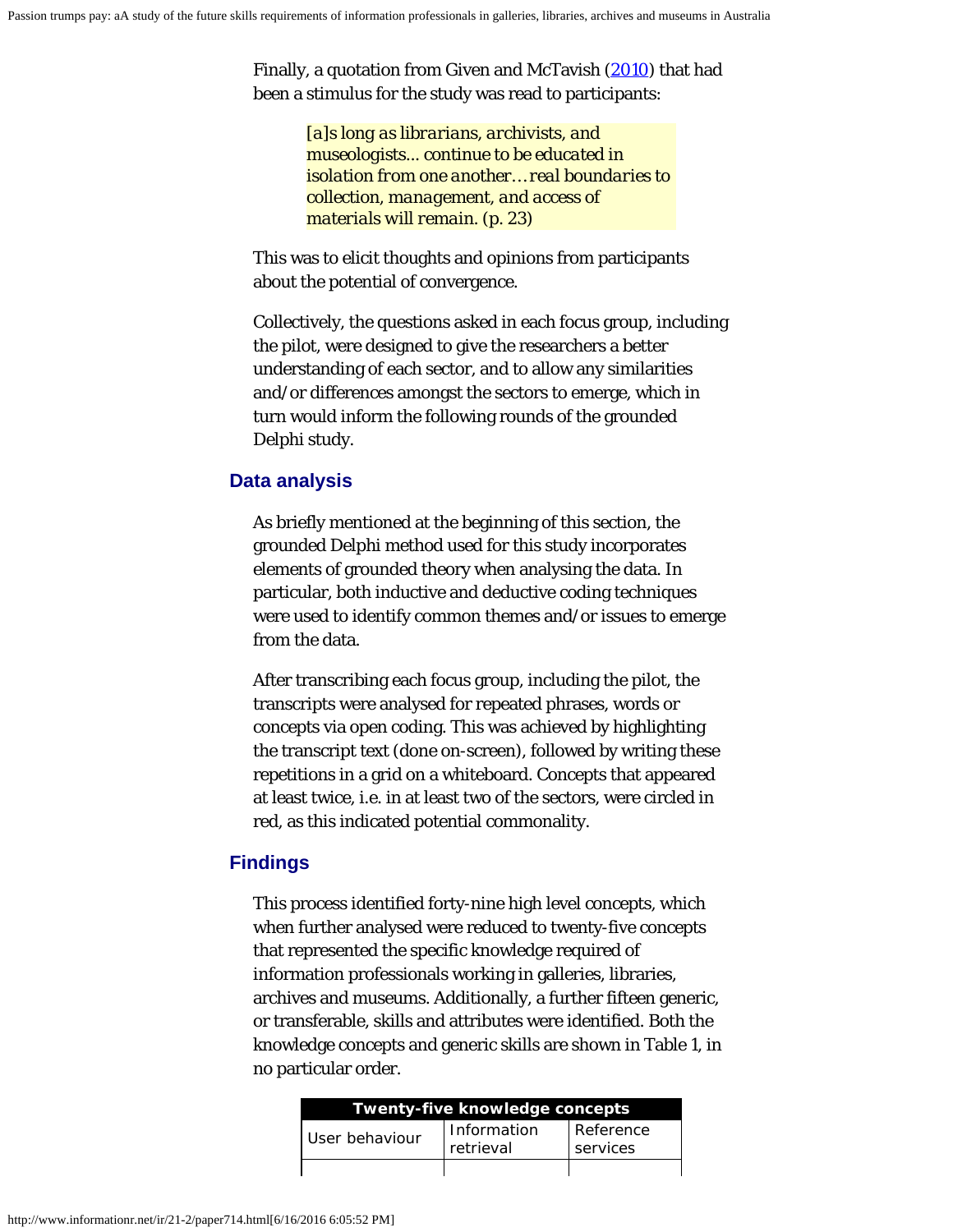Passion trumps pay: aA study of the future skills requirements of information professionals in galleries, libraries, archives and museums in Australia

| Collection<br>development                                                                                                                      | Collection<br>management                                                                              | Digitisation                                                                                                                               |  |
|------------------------------------------------------------------------------------------------------------------------------------------------|-------------------------------------------------------------------------------------------------------|--------------------------------------------------------------------------------------------------------------------------------------------|--|
| Ethics and codes<br>of conduct                                                                                                                 | Preservation                                                                                          | User needs                                                                                                                                 |  |
| Local, national<br>and international<br>standards                                                                                              | Customer<br>service focus,<br>including<br>cultural<br>awareness                                      | Knowing who<br>the audience<br>or users are                                                                                                |  |
| Accessibility<br>issues, including<br>disability access                                                                                        | Record and<br>retrieve<br>information<br>about the<br>sector                                          | Information<br>architecture<br>principles                                                                                                  |  |
| Cultural<br>awareness and<br>sensitivity e.g.,<br>access to<br>indigenous<br>materials                                                         | Technology<br>languages<br>including xml,<br>html, Java<br>(this is not<br>exhaustive)                | Requirements<br>of both<br>physical and<br>digital<br>collections                                                                          |  |
| The role within<br>the community or<br>organisation e.g.,<br>school, university                                                                | The design,<br>implementation<br>and evaluation<br>of information<br>systems                          | Purpose and<br>application of<br>metadata,<br>taxonomies,<br>thesauri, and<br>other<br>cataloguing<br>tools                                |  |
| Governance:<br>including policies,<br>procedures and<br>regulations of<br>information<br>organisations                                         | Use and apply<br>relevant<br>technologies to<br>capture, store<br>preserve<br>migrate, and<br>dispose | Various<br>theories and<br>philosophies<br>as they<br>pertain to<br>specific<br>sectors (e.g.,<br>archival<br>theory,<br>museum<br>theory) |  |
| Legal: copyright,<br>privacy, Freedom<br>of information<br>(FOI), intellectual<br>property,<br>creative<br>commons.<br>information<br>security |                                                                                                       |                                                                                                                                            |  |
|                                                                                                                                                | <b>Fifteen generic skills</b>                                                                         |                                                                                                                                            |  |
| Customer service<br>focus                                                                                                                      | Project<br>management                                                                                 | Critical<br>thinking                                                                                                                       |  |
| Problem solving                                                                                                                                | Marketing                                                                                             | Financial<br>skills                                                                                                                        |  |
| Human resources                                                                                                                                | Teamwork or<br>team focus                                                                             | Self-<br>management                                                                                                                        |  |
| Information<br>technology skills                                                                                                               | Leadership                                                                                            | Commitment<br>to lifelong<br>learning                                                                                                      |  |
|                                                                                                                                                |                                                                                                       | Research<br>skills                                                                                                                         |  |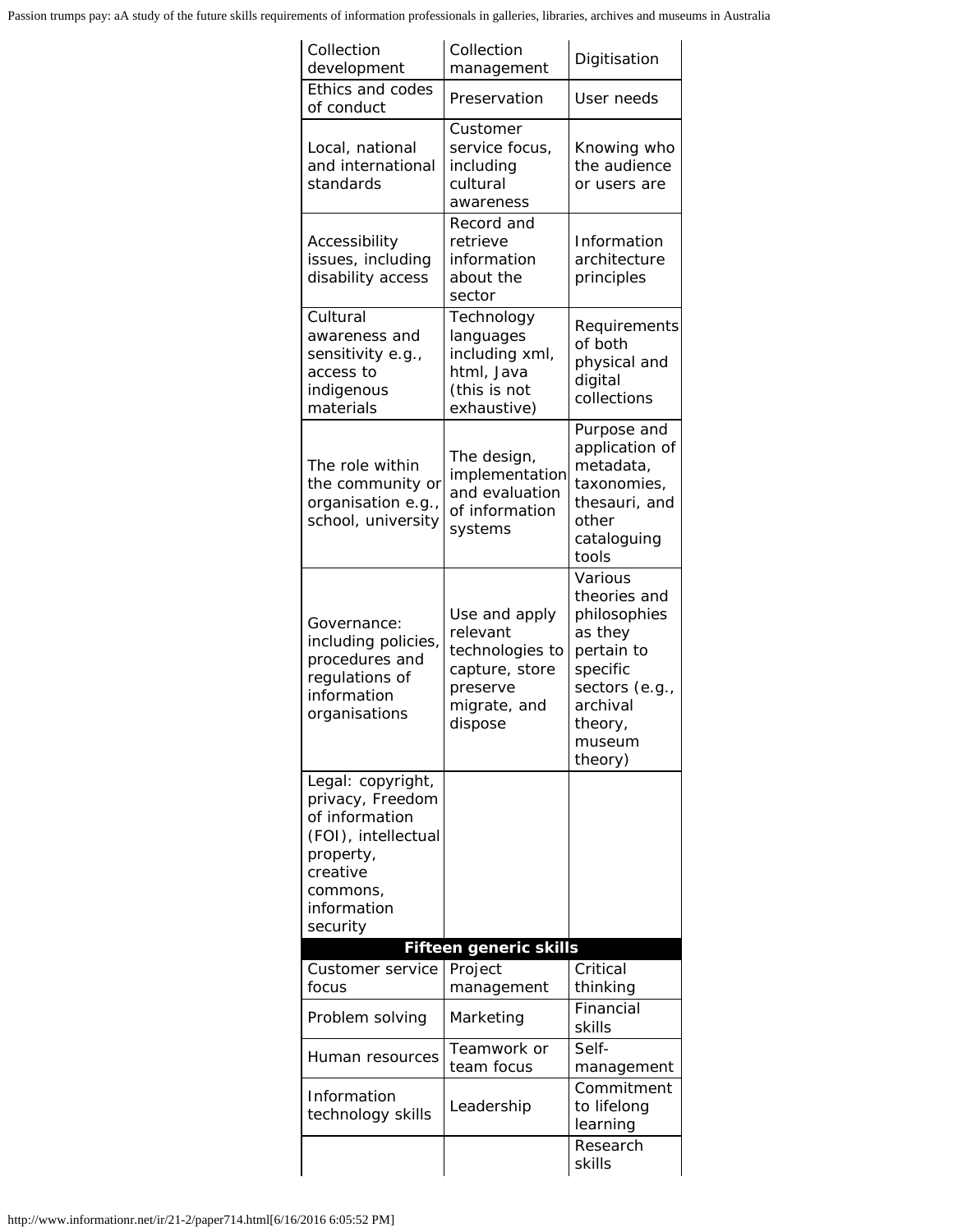| Communication<br>(written and oral) social | Professional<br>ethics and<br>responsibility | (finding)<br>analysing,<br>evaluating,<br>citing<br>information) |
|--------------------------------------------|----------------------------------------------|------------------------------------------------------------------|
|--------------------------------------------|----------------------------------------------|------------------------------------------------------------------|

**Table 1: Findings of the first round focus groups**

These findings are discussed in the following section, along with the further questions included in the focus group discussion guide.

#### **Discussion**

The findings of the four main focus groups and the pilot are discussed as a whole, rather than providing an account of each individual focus group (each representing a sector). However, specific reference is made to the individual focus groups when necessary. Additionally, the participant codes indicate whether they belonged to the pilot group (who were all museum professionals, thus the prefix of 'PM' standing for 'Pilot Museum' is used) or the main data collection focus groups (prefix of 'FG' for 'Focus Group').

#### **Skills and knowledge: current and future**

A number of current skills required that were common to all four sectors emerged from the focus groups. These included problem solving, critical thinking and critical analysis, written and oral communication, adaptability and leadership. The ability to research, knowing what to access; how to access it; and assessing the results for authority and relevance, was also mentioned in all focus groups. In the case of libraries, archives and to a certain extent museums, this was referred to in such a way as to imply that this skill is a fundamental aspect of the role. That is, if one were unable to research to a high level, one would not make a very good librarian, archivist or museum professional. The galleries (specifically the curators), however, stated that this was a skill that they certainly required, but that it was also *'the most difficult and time consuming'* aspect of their role (Participant FG-G1). When asked if any research training or instruction had been provided, participants advised that they had received some basic training in the library during their undergraduate degrees (for gallery curators this is most often in art history), and some refresher training had been provided by the various galleries they had worked in, but it was still an element of their role that was difficult. An interesting corollary to this is discussed the *Skills and knowledge required of information professionals' co-workers* section below.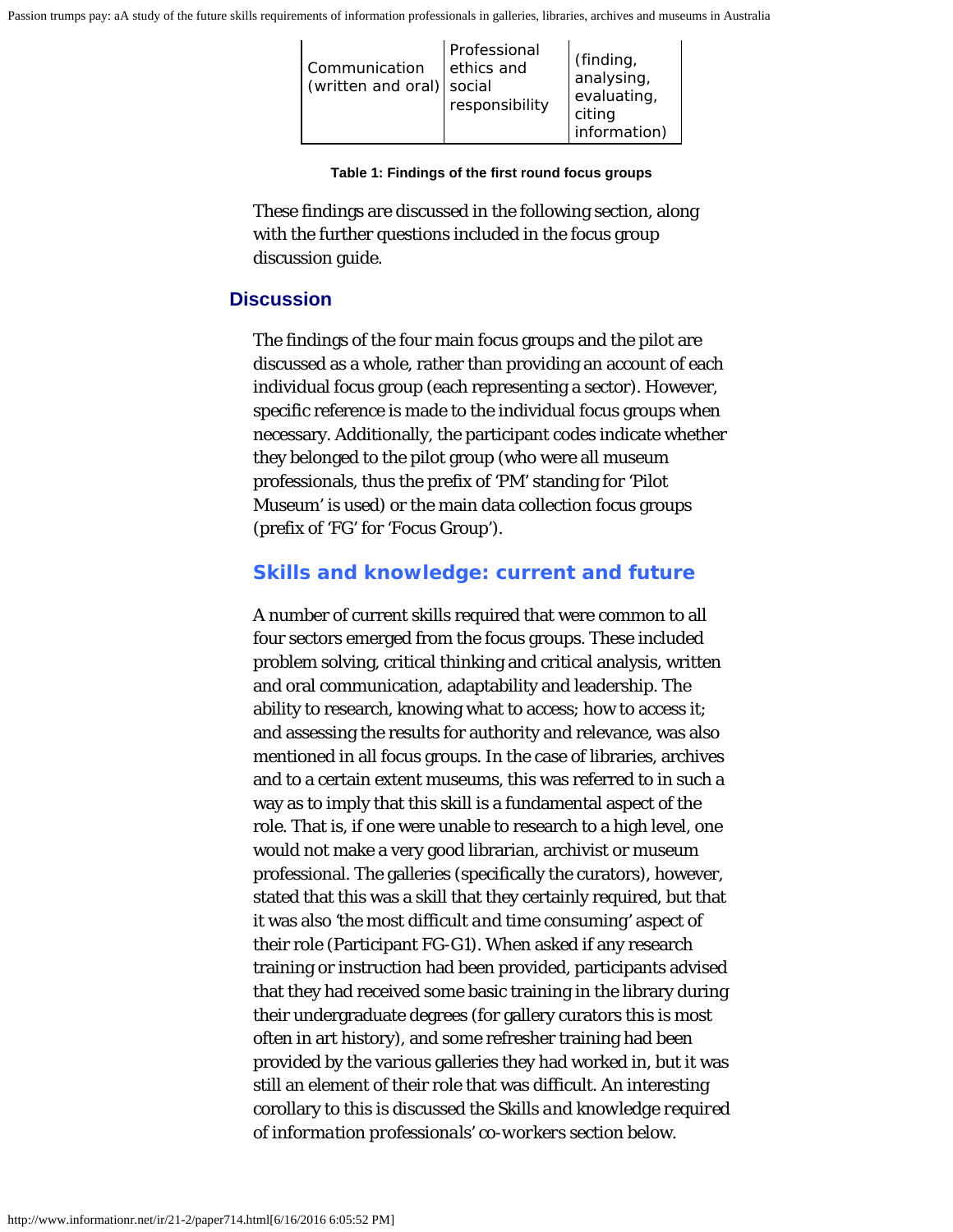In terms of knowledge, all four sectors recognised the need to have an understanding of systems, including databases (for example, the **KE Emu database** is used by registrars in galleries and by many museums) and other content management systems. This understanding is from an end user perspective (for example, understanding how metadata and cataloguing can affect a search) rather than highly technical coding skills. An understanding of information architecture, or how information is presented in an online environment, was also discussed in relation to understanding systems.

Two qualities that were emphatically endorsed by all focus group participants were the need to have a passion for the sector and an understanding of the sector; that is, an understanding of *why we do what we do*. For the galleries, libraries and museums, the answer to this question could be traced to their need to understand their audience or users. A library participant (Participant FG-L4) and a pilot participant (Participant PM2) gave examples of situations when it was better to have someone who already understood the particular environment to develop management or technical skills, as opposed to employing someone with the requisite management or technical skills, but with no understanding of the environment that they would work in. Similarly, the archive participants saw that having a deep understanding of archival theory would assist in understanding the environment in which archivists operate. Museum participants in the main focus group also mentioned the need for understanding the theory that underpins museum practice; again, the *why we do what we do*.

The need to have a passion for the sector was a feature of each focus group, with the pilot group noting, perhaps somewhat facetiously, that this may be in part because of the pay level (Participant PM4). However, one member of that group advised that they had in fact taken a pay cut of significant proportions in order to take up their current role. They also very quickly added that they had no regrets in doing so. This group also noted that loyalty to an organisation appeared to be quite high in the museum sector, which may be a reflection of the passion held by most employees. Conversely, this could also be as a result of minimal movement between jobs in the sector and there being more people applying than jobs available, as supported by Participant PM3's comment that *'huge numbers of people apply for museum jobs'*. The museum focus group took the need for passion a step further, with Participant FG-M1 suggesting that a role in the cultural heritage sector should be a *'whole of life'* approach, and not just a 9am-5pm job.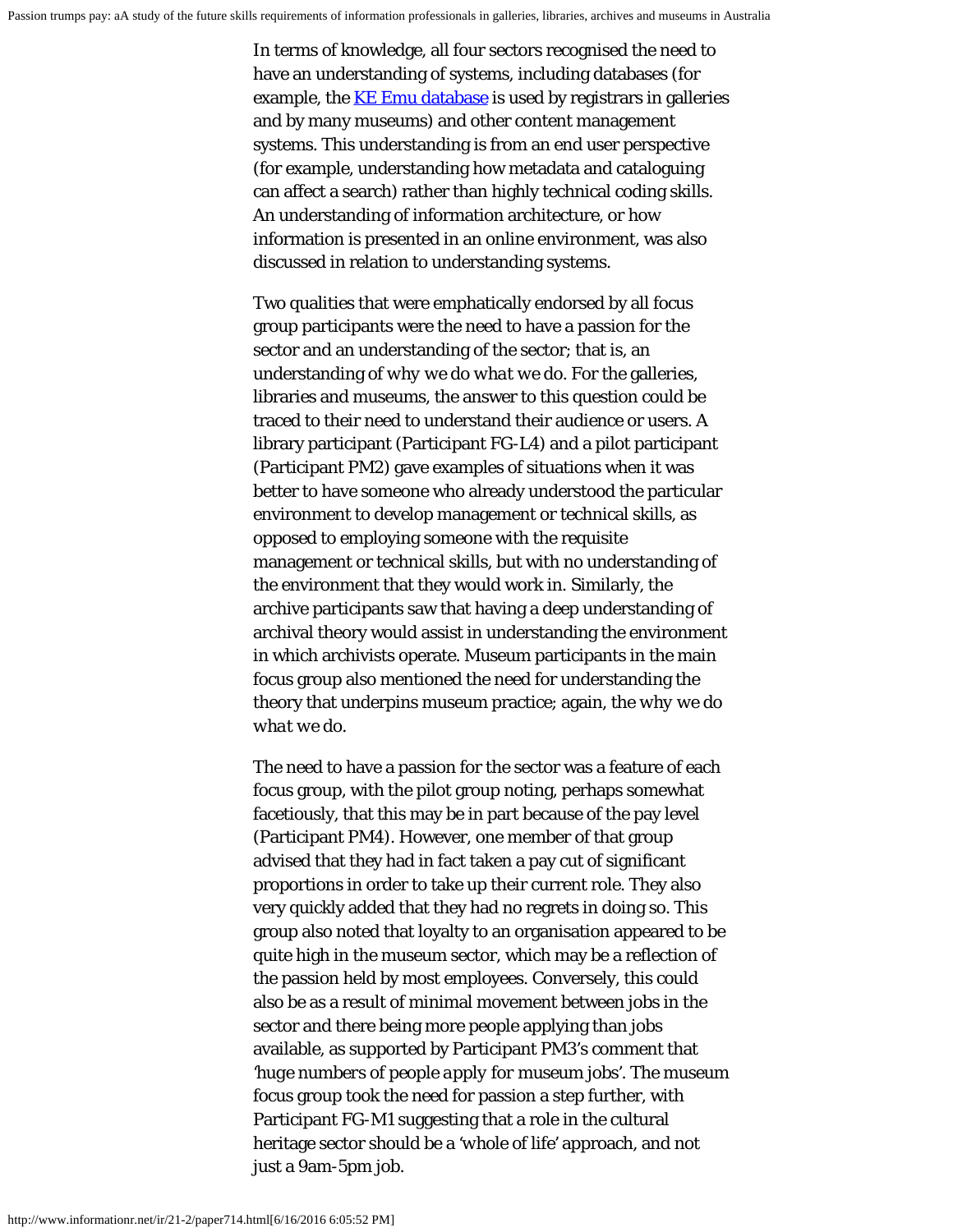Skills and knowledge that were common in at least two sectors included cataloguing (galleries and libraries, albeit by using different metadata schemas); and archives and libraries both discussed the need for knowledge of policies and adherence to standards (library standards included Anglo-American cataloguing Rules 2nd edition (AACR2) and Library of Congress subject headings (LCSH) whereas archives use ISO standards and legislation). Knowledge and application of each respective professional association's Code of Practice was also important for libraries and archives.

#### **Future requirements**

For the most part, focus group members believed that all skills and knowledge currently required would continue to be required. In particular, Participant FG-M1 felt that there would be an increasing need for leadership, as there was currently *'a real lack of both leadership and vision at the senior management levels'*.

The increasing importance of skills related to the digital environment, including digital preservation and digital curation, were highlighted as skills that would be increasingly obligatory in the cultural heritage environment. With the exception of these two relatively specialised domains, the only point of agreement with regards to future skill requirements occurred between just two sectors, archives and museums. Both sectors felt the need for a broad range of transferable, or generalist, skills. The researchers understood generalist skills in this context to mean such things as teamwork, communication skills, information technology skills and so on. Participant FG-M4 felt that *'generalist skills have been undervalued in the past in favour of subject knowledge'*, however this participant believed this was changing. Participant PM4 considered that museums are at an evolutionary point where *'the mix of skills have [sic] to change across the organisation... you've got to probably let go of some skills'*. This participant further commented that knowing what skills to *'let go of and what to grab on to'* is a difficult but important aspect.

The growing need for cross-disciplinary skills across the sectors was mentioned in the main museum focus group. The example given was that in the university environment where the focus group participants worked, there is a Marketing department, however it has no understanding of the museum sector or the specific collection that they need to promote. In the previous section, it was noted that participants consider it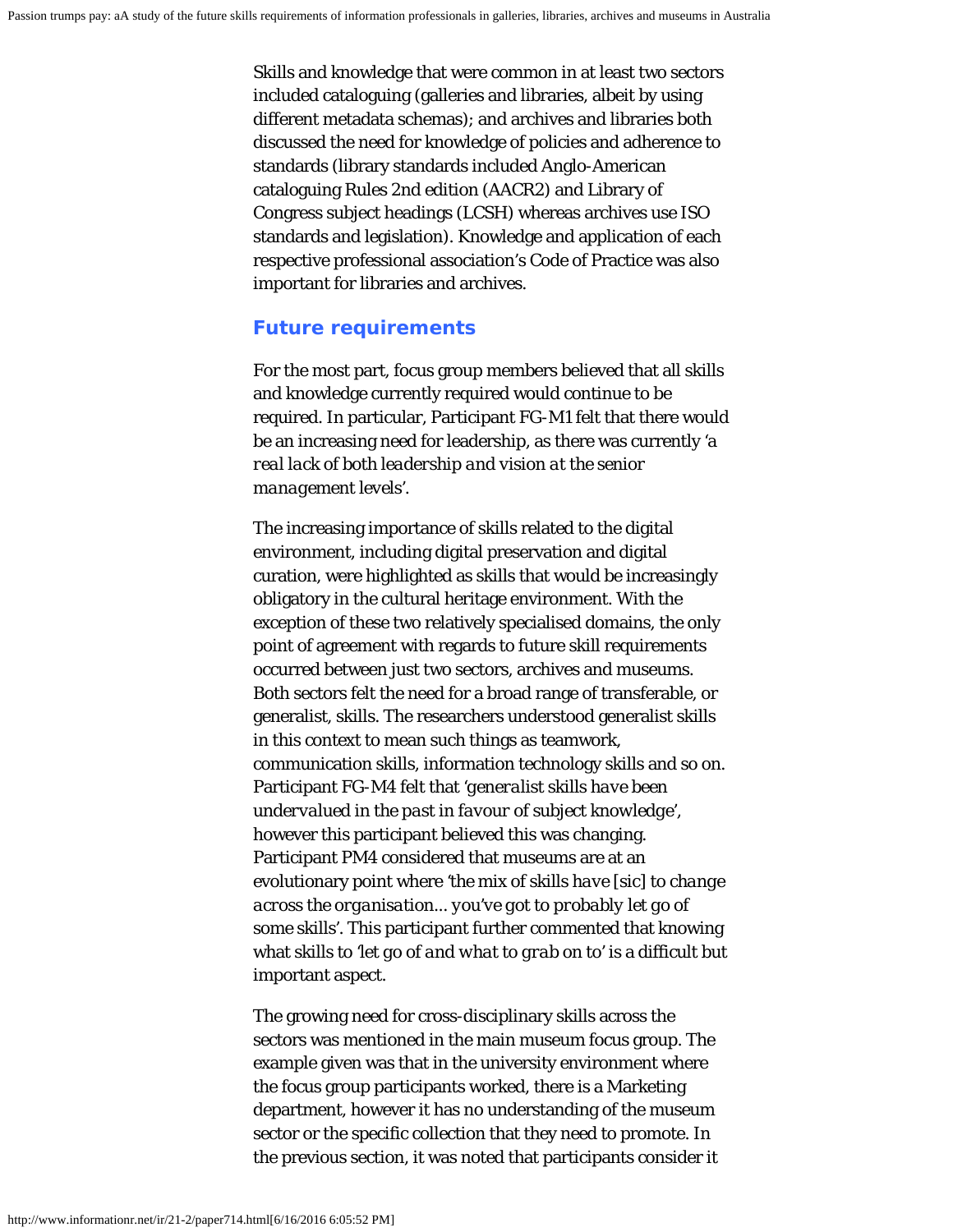is better for the museum professional to obtain some basic marketing skills rather than expect the marketing specialist to gain an understanding of a unique sector. Participant FG-M1 believed that having cross-disciplinary skills will also assist in breaking down the silos that currently divide the gallery, library, archive and museum sectors.

## **Skills and knowledge required of the information professionals' co-workers**

As mentioned earlier, many gallery curators in particular recognised the need for high-level research skills, especially around the ability to find and evaluate information. The participants acknowledged that this was an area that would benefit from a better understanding of the search process and information literacy and/or information management principles in general. The library co-workers of the gallery curators (in separate focus groups) also highlighted that this was a skill that the curators were lacking. Knowledge of information management principles was also deemed to be deficient amongst the scientists within museums, as many scientists did not understand the need for consistency in naming conventions, for example. This may suggest that there could be a place for a tailored information literacy and/or information management component within the common undergraduate degrees undertaken by people on their path to becoming a curator (e.g., art history) or a museum scientist (e.g., science), however, this requires further investigation and research.

## **Thoughts on** *information professional* **and** *cultural heritage information professional*

For the most part, there was a general level of agreement from all sectors that the Terras [\(2009](#page-21-0)) definition of *information professional* did in fact describe much of what the participants' roles entailed, despite some participants not liking the term very much. The two exceptions were the gallery curators and the archivists. Curators acknowledged that the definition very much described an *aspect* of their role, but that their role relied on much more specialised knowledge.

The archive focus group did not agree that it described their role at all, as archives until now have not been driven by access (the principle theme of the Terras  $(2009)$  $(2009)$  definition) but rather by their legislated requirements (in terms of the records initially kept) and the need to preserve the material that they manage. Although they conceded that the archive is moving towards a more access-focussed model, they see their role as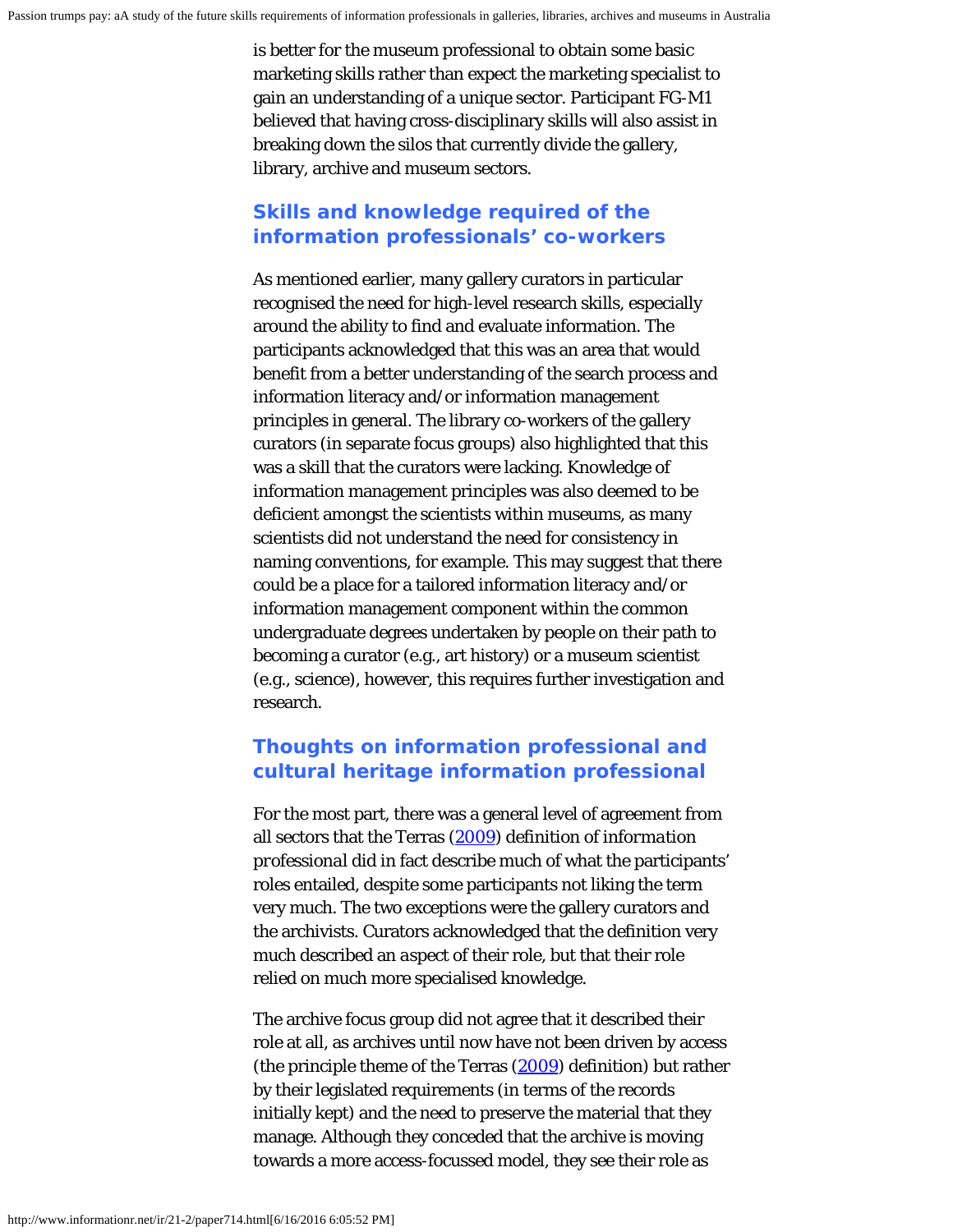more specialised, and in some cases more crucial, as archivists often manage the only copies of specific information that exists.

The reaction to the term and definition of cultural heritage information professional ranged from *'don't they already exist?'* (Participant FG-L1) and *'Isn't the name for that person a librarian?'* (Participant PM8), to an archive participant not seeing the need for any distinction to be made between cultural heritage information and any other information that an archivist may manage (Participant FG-A3). This interpretation helped the researchers to realise that, in their perception at least, the role of a cultural heritage information professional is not just about the types of material they manage (i.e. cultural heritage material), but that it is about being an information professional who can work flexibly across the sectors that make up the whole cultural heritage sector, i.e. galleries, libraries, archives and museums. It is perhaps best explained by paraphrasing Participant FG-G1: a cultural heritage information professional will have a broad understanding of all sectors and why and how they do what they do; they will have a broad understanding and knowledge of the collections (what is in the collection and why); and they will understand how to collate and present that collection.

#### **Thoughts on converged education**

The quotation by Given and McTavish [\(2010](#page-21-0)) drew participant responses at opposite ends of the scale. Both the library and museum focus group participants agreed that librarians, archivists and museologists should be educated together, and for similar reasons. The librarians thought that it would help to reduce the silos, while the museum professionals felt that it would assist in developing the cross-disciplinary skills as discussed in the *Future requirements* section above.

The gallery focus group was divided in their reaction to the quotation, although on reflection there may have been a misunderstanding with some participants. Participant FG-G3 in particular did not believe that students were educated in isolation. The researchers' sensed, however, that the quotation might have been interpreted by this participant to mean the students are educated in isolation from the gallery profession, as opposed to being educated in isolation from other information professionals from libraries, archives and museums.

The archivists, however, strongly disagreed, noting that *'there are too many differences between libraries and archives'* and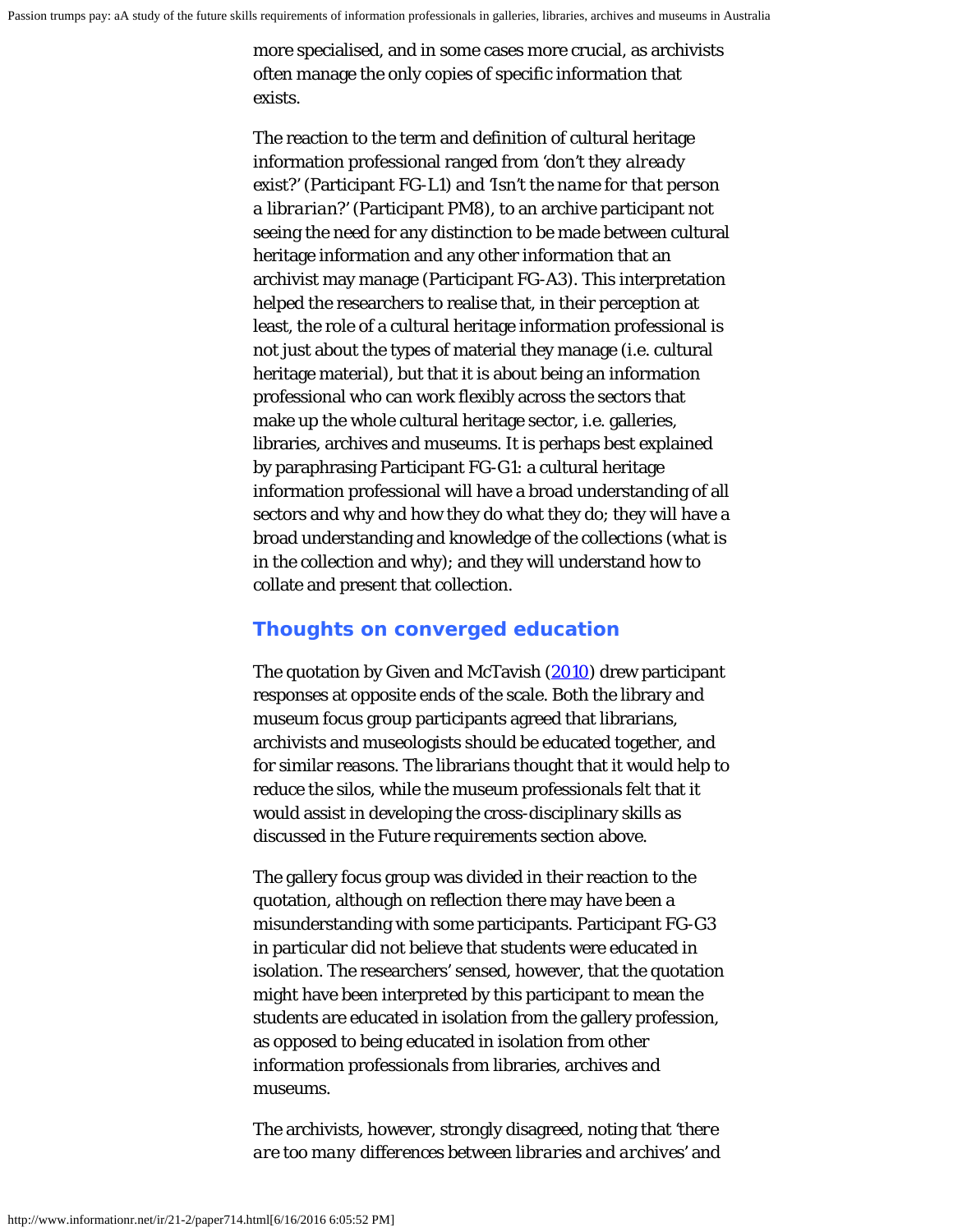that *'funding is the driver [for collaboration]. Education is not the driver'* (Participant FG-A1). There was concern that in order to educate students in all four sectors, the current archival qualification would need to be *'dumbed down'* (Participant FG-A1), when in many cases students were already graduating with a minimum of skills and knowledge. It must be stressed here that this was not a criticism of any institution or archival programme offered in Australia, but rather a comment that there is now so much to learn (both analogue and digital processes) just to become an archivist that it would be difficult to achieve multiple qualifications with the same length of programme, which is currently eighteen months to two years of postgraduate study.

#### **Conclusion**

To date and to our knowledge, no study, either nationally or internationally, has investigated the skills and knowledge required of information professionals in the different cultural heritage sectors, despite them all managing information. The findings of the five focus groups discussed here represent the first empirical data to be collected and reported on, albeit within an Australian context. This is significant, because until now the education for the potential role of a cultural heritage information professional has not been able to be fully investigated without evidence to support what it is these professionals should be learning in an educational programme.

While many of the skills and knowledge identified in this study as common across all four sectors are not necessarily a departure from other studies on skills and knowledge that have been discussed in the literature review, what does stand out is the need to be passionate about what it is that galleries, libraries, archives and museums do. Closely linked to this is the need to understand *why* information professionals working in these sectors do what they do. The implications of these findings on the design of future education programmes, whether converged or not, requires further investigation into how this might be achieved. This may require research into information education pedagogy: how does one *teach* or instil a passion for a particular sector? Other future research could include isolating specific job roles (e.g., curator, registrar) and/or specific levels (e.g., entry level, middle management, senior management) in order to gain more detailed data that could translate to curricula inclusions.

#### **Acknowledgements**

The authors wish to sincerely thank the reviewers and copy-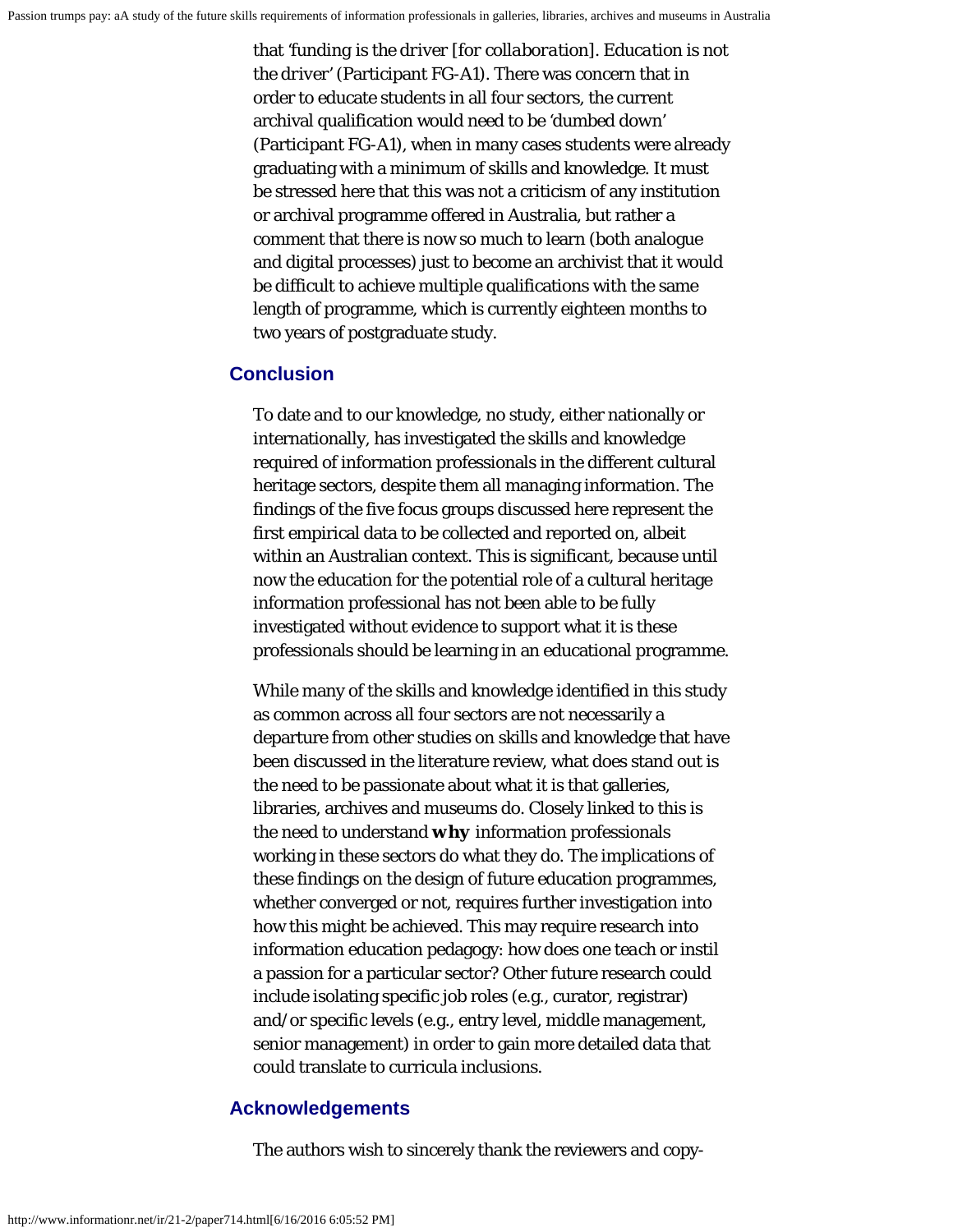editor for their very helpful and constructive feedback on this paper. The principal author gratefully acknowledges financial support provided by an Australian Postgraduate Award scholarship (Australian government) and a Eugene Garfield Doctoral Dissertation Fellowship (Beta Phi Mu).

#### <span id="page-17-0"></span>**About the authors**

**Katherine Howard** received her PhD from Queensland University of Technology in July 2015. She is a Lecturer in Information Management in the School of Business, IT and Logistics, Royal Melbourne Institute of Technology, Melbourne, Victoria, Australia, where she teaches digital curation and archives and records management. She can be contacted at [katherine.howard@rmit.edu.au](mailto:katherine.howard@rmit.edu.au)

**Helen Partridge** is Professor at University of Southern Queensland, Toowoomba, Queensland, Australia, where she is the Pro Vice-Chancellor (Scholarly Information and Learning Services) and Executive Director of the Australian Digital Futures Institute (ADFI). She remains an Adjunct Professor at Queensland University of Technology, . She can be contacted at [Helen.Partridge@usq.edu.au](mailto:Helen.Partridge@usq.edu.au)

**Hilary Hughes** is Associate Professor in the School of Cultural and Professional Learning, Queensland University of Technology, Queensland, Australia and the coordinator of Master of Education (teacher-librarianship). Hilary is a passionate-educator researcher who promotes innovative practice that addresses the needs and contexts of contemporary learners. She can be contacted at [h.hughes@qut.edu.au](mailto:h.hughes@qut.edu.au)

**Gillian Oliver** is Associate Professor in the School of Information Management, Victoria University of Wellington, Wellington, New Zealand. She has won numerous awards and scholarships for her research, which focuses on the information culture of organizations, as well as archives and record-keeping. She can be contacted at [gillian.oliver@vuw.ac.nz](mailto:gillian.oliver@vuw.ac.nz)

#### **References**

- Audunson, R. (2005). Editorial: LIS and the creation of a European educational space. *Journal of Librarianship and Information Science*, **37**(4), 171-174.
- Bakar, A.B.A. (2005). IT competencies in academic libraries: the Malaysian experience. *Library Review, 54*(4), 267-277.
- Boendermaker, P.M., Conradi, M.H., Schuling, J., Meyboom-De Jong, B., Zwierstra, R.P. & Metz, J.C. (2003). Core characteristics of the competent general practice trainer, a Delphi study. *Advances in Health Sciences Education: Theory and Practice, 8*(2), 111–116.

Buckland, M. (1991). Information as thing. *Journal of the American Society for*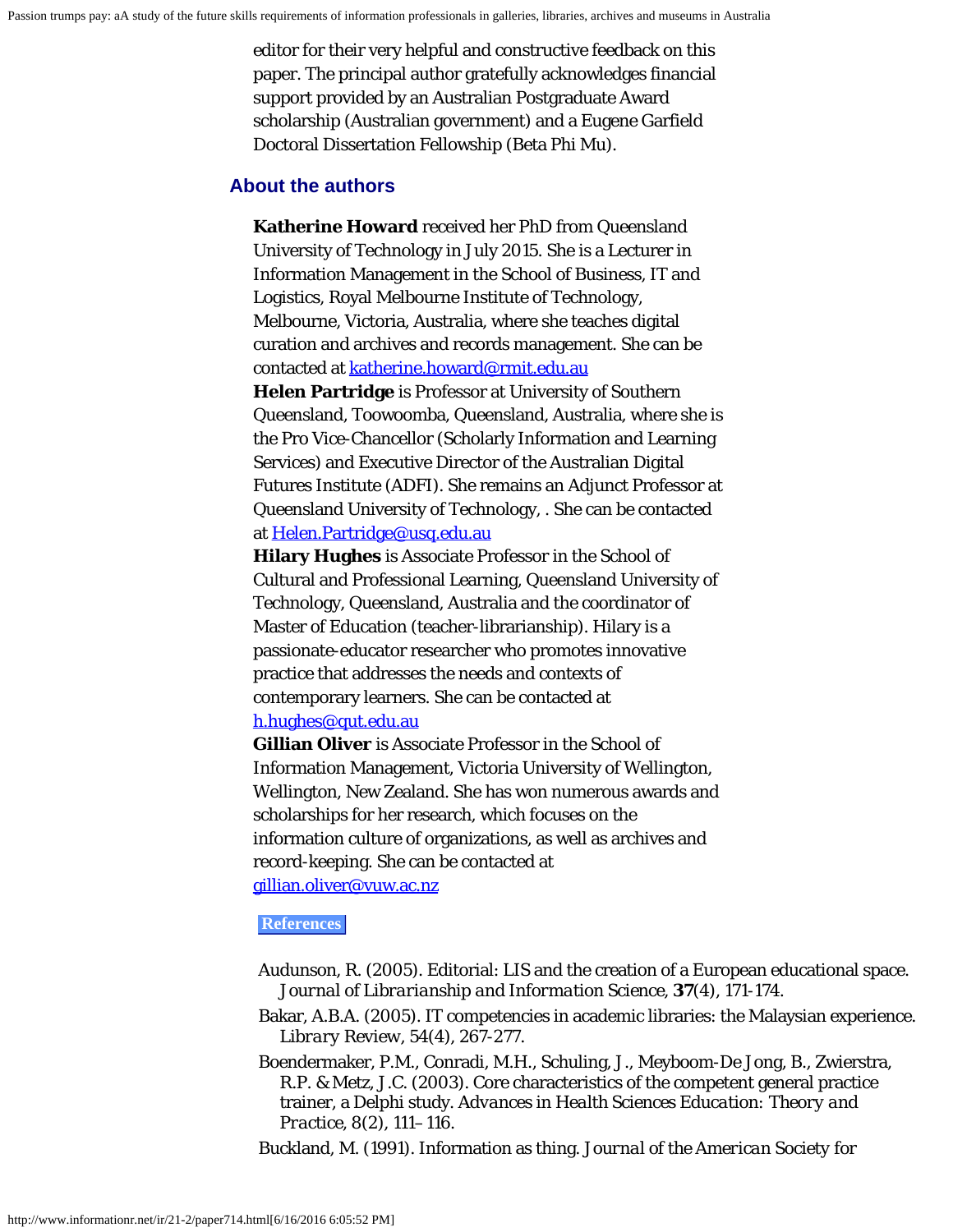*Information Science, 42*(5), 351-360.

- Carnes, D., Mullinger, B. & Underwood, M. (2010) Defining adverse events in manual therapies: a modified Delphi consensus study. *Manual Therapy, 15*(1), 2-6.
- Croneis, K.S. & Henderson, P. (2002). Electronic and digital librarian positions: a content analysis of announcements from 1990 through 2000. *Journal of Academic Librarianship, 28*(4), 232-237.
- Day, J. & Bobeva, M. (2005). A generic toolkit for the successful management of Delphi studies. *The Electronic Journal of Business Research Methodology, 3*(2), 103-116.
- Dalkey, N. & Helmer, O. (1963). An experimental application of the Delphi method to the use of experts. *Management Science, 9*(3), 458-467.
- Duff, W.M., Cherry, J.M. & Sheffield, R. (2010). 'Creating a better understanding of who we are': a survey of graduates of a museum studies program. *Museum Management and Curatorship, 25*(4), 361-38.
- Dupont, C. (2007). Libraries, archives and museums in the 21st century: intersecting missions, converging futures? *RBM: A Journal of Rare Books, Manuscripts and Cultural Heritage, 8*(1), 13-19.
- Feret, B. & Marcinek, M. (1999). The future of the academic library and the academic librarian: a Delphi study. *Library Career Development, 7*(10), 91-107.
- Forsyth, D. (2010). Delphi technique. In J. Levine and M. Hogg (Eds.), *Encyclopedia of group processes and intergroup relations* (pp. 196-198). Thousand Oaks, CA: SAGE Publications.
- Gerolimos, M. & Konsta, R. (2008). Librarians' skills and qualifications in a modern informational environment. *Library Management, 29*(8/9), 691-699.
- Gilliland-Swetland, A. J. (2000). [Enduring paradigm, new opportunities: the value of](http://www.webcitation.org/6gyHKTHLn) [the archival perspective in the digital environment.](http://www.webcitation.org/6gyHKTHLn) Washington, DC: Council on Library and Information Resources. Retrieved from http://www.clir.org/pubs/reports/reports/pub89/pub89.pdf (Archived by WebCite® at http://www.webcitation.org/6gyHKTHLn)
- Given, L.M. & McTavish, L. (2010). What's old is new again: the reconvergence of libraries, archives and museums. *The Library Quarterly, 80*(1), pp. 7-32.
- Goulding, A., Bromham, B., Hannabuss, S. & Cramer, D. (1999). Supply and demand: the workforce needs of library and information services and personal qualities of new professionals. *Journal of Librarianship and Information Science, 31*(4), 212-223.
- Hallam, G. (2008a). [NeXus: an investigation into the library and information services](http://www.webcitation.org/6hB0gb3VC) [workforce in Australia: final report.](http://www.webcitation.org/6hB0gb3VC) Retrieved from http://eprints.qut.edu.au/12908/ (Archived by WebCite® at http://www.webcitation.org/6hB0gb3VC)
- Hallam, G. (2008b). [NeXus2: an investigation into the library and information services](http://www.webcitation.org/6hB0aIvZf) [workforce in Australia. The institutional perspective: final report.](http://www.webcitation.org/6hB0aIvZf) Retrieved from http://eprints.qut.edu.au/29051/ Archived by WebCite® at http://www.webcitation.org/6hB0aIvZf)
- Hamblin, Y. (2005). Library and information management employability skills (LIMES). *SCONUL Focus*, **35**.
- Howard, K. (2015) [Educating cultural heritage information professionals for Australia's](http://www.webcitation.org/6h193SdZF) [galleries, libraries, archives and museums: a grounded Delphi study.](http://www.webcitation.org/6h193SdZF) (Unpublished doctoral thesis, Queensland University of Technology, Brisbane, Australia). Retrieved from http://eprints.qut.edu.au/85088/ (Archived by WebCite® at http://www.webcitation.org/6h193SdZF)
- Hsu, C. & Sandford, B. (2010). Delphi technique. In N.J. Salkind (Ed.), *Encyclopedia of research design* (pp. 344-347). Thousand Oaks, CA: SAGE Publications.
- Keeney, S., Hasson, F. & McKenna H.P. (2011). *The Delphi technique in nursing and health research.* Oxford: Wiley-Blackwell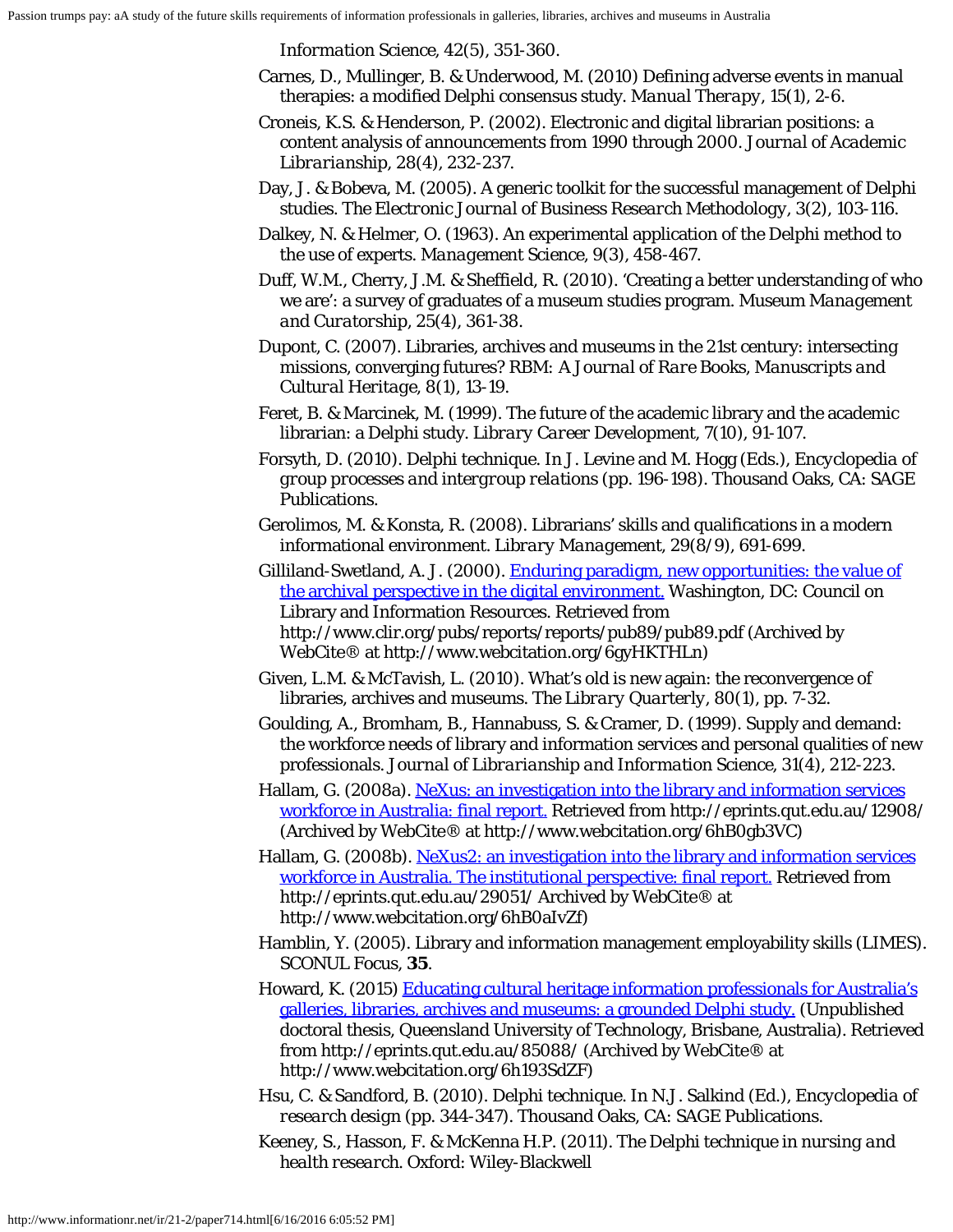- Kennan, M.A., Cole, F., Willard, P., Wilson, C.S. & Marion, L. (2006). Changing workplace demands: what job ads tell us. *Aslib Proceedings, 58*(3), 179-196.
- Khoo, C. (2005). [Educating LIS professionals for Singapore and beyond](http://www.webcitation.org/6h150OXLK). In J. Tan *et al.* (Eds.), *Celebrating 50 years of librarianship in Malaysia and Singapore* (pp. 26-37). Singapore: Library Association of Singapore; Kuala Lumpur: Persatuan Pustakawan Malaysia. Retrieved from http://bit.ly/1T4lqIT (Archived by WebCite® at http://www.webcitation.org/6h150OXLK)
- Kwasik, H. (2002). Qualifications for a serials librarian in an electronic environment. *Serials Review, 28*(1), 33-7.
- Marion, L. (2001). [Digital librarian, cybrarian, or librarian with specialized skills: who](http://www.webcitation.org/6h14ebziA) [will staff digital libraries?](http://www.webcitation.org/6h14ebziA) In *ACRL Tenth National Conference. Denver, Colorado*, (pp. 143-149). Retrieved from http://www.ala.org/acrl/sites/ala.org.acrl/files/content/conferences/pdf/marion.pdf (Archived by WebCite® at http://www.webcitation.org/6h14ebziA)
- Marty, P.F. (2008). [Cultural heritage information professionals \(CHIPs\) workshop](http://www.webcitation.org/6h13l66rG) [report](http://www.webcitation.org/6h13l66rG). *Ringling Museum of Art, Sarasota, FL, April 3 4.* Retrieved from http://chips.ci.fsu.edu/chips\_workshop\_report.pdf (Archived by WebCite® at http://www.webcitation.org/6h13l66rG)
- Marty, P.F. (2007a). [Museum professionals and the relevance of LIS expertise](http://www.webcitation.org/6h13NOzOr). *Library and Information Science Research, 29*(2), 252–276. (Archived by WebCite® at http://www.webcitation.org/6h13NOzOr)
- Marty, P.F. (2007b). [The changing nature of information work in museums](http://www.webcitation.org/6h138qSF8). *Journal of the American Society for Information Science and Technology, 58*(1), 97-107. (Archived by WebCite® at http://www.webcitation.org/6h138qSF8)
- Marty, P.F. (2006a). [Meeting user needs in the modern museum: profiles of the new](http://www.webcitation.org/6h130dCog) [museum information professional.](http://www.webcitation.org/6h130dCog) *Library and Information Science Research, 28*(1), 128–144. (Archived by WebCite® at http://www.webcitation.org/6h130dCog)
- Marty, P. F. (2006b). [Finding the skills for tomorrow: information literacy and museum](http://www.webcitation.org/6h12nu29F) [information professionals](http://www.webcitation.org/6h12nu29F). *Museum Management and Curatorship*, 21(4), 317−335. (Archived by WebCite® at http://www.webcitation.org/6h12nu29F)
- Marty, P. F. (2005). [So you want to work in a museum?](http://www.webcitation.org/6h12UVlGz) *Journal of Education for Library and Information Science, 46*(2), 115-133. Retrieved from http://www.jstor.org/stable/40323865. (Archived by WebCite® at http://www.webcitation.org/6h12UVlGz)
- McKenna, H.P. (1994). The Delphi technique: a worthwhile approach for nursing? *Journal of Advanced Nursing, 19*(6), 1221–1225.
- Moe, C.E. & Päivärinta, T. (2011). Challenges in information systems procurement in the Norwegian public sector. In Marijn Janssen, Hans Jochen Scholl, Maria A. Wimmer & Yao-Hua Tan (Eds.), *Electronic government: International Conference, EGOV 2011 Delft, The Netherlands, August/September, 2011, Proceedings.* (pp. 404-417). Berlin: Springer. (Lecture Notes in Computer Science, 6846).
- Myburgh, S. (2011). *[The urge to merge: a theoretical approach to the integration of the](http://bit.ly/24NlvI5) [information professions.](http://bit.ly/24NlvI5)* Paper presented at the International Integrated Information Conference in Kos, Greece. http://bit.ly/24NlvI5
- O'Connor, S. & Mei, Li. (2008). [Skills for future university librarians](http://www.webcitation.org/6h15Ocgni). *Journal of Data and Information Science, 1*(1), 74-87. Retrieved from http://bit.ly/1VSVl1z (Archived by WebCite® at http://www.webcitation.org/6h15Ocgni)
- Päivärinta, T., Pekkola, S. & Moe, C. (2011). Grounding theory from Delphi studies. In *ICIS 2011 Proceedings*, paper 4.
- Partridge, H. & Hallam, G. (2004). *[The double helix: a personal account of the](http://www.webcitation.org/6h16AWyPz) [discovery of the structure of \[the information professional's\] DNA](http://www.webcitation.org/6h16AWyPz)*. Paper presented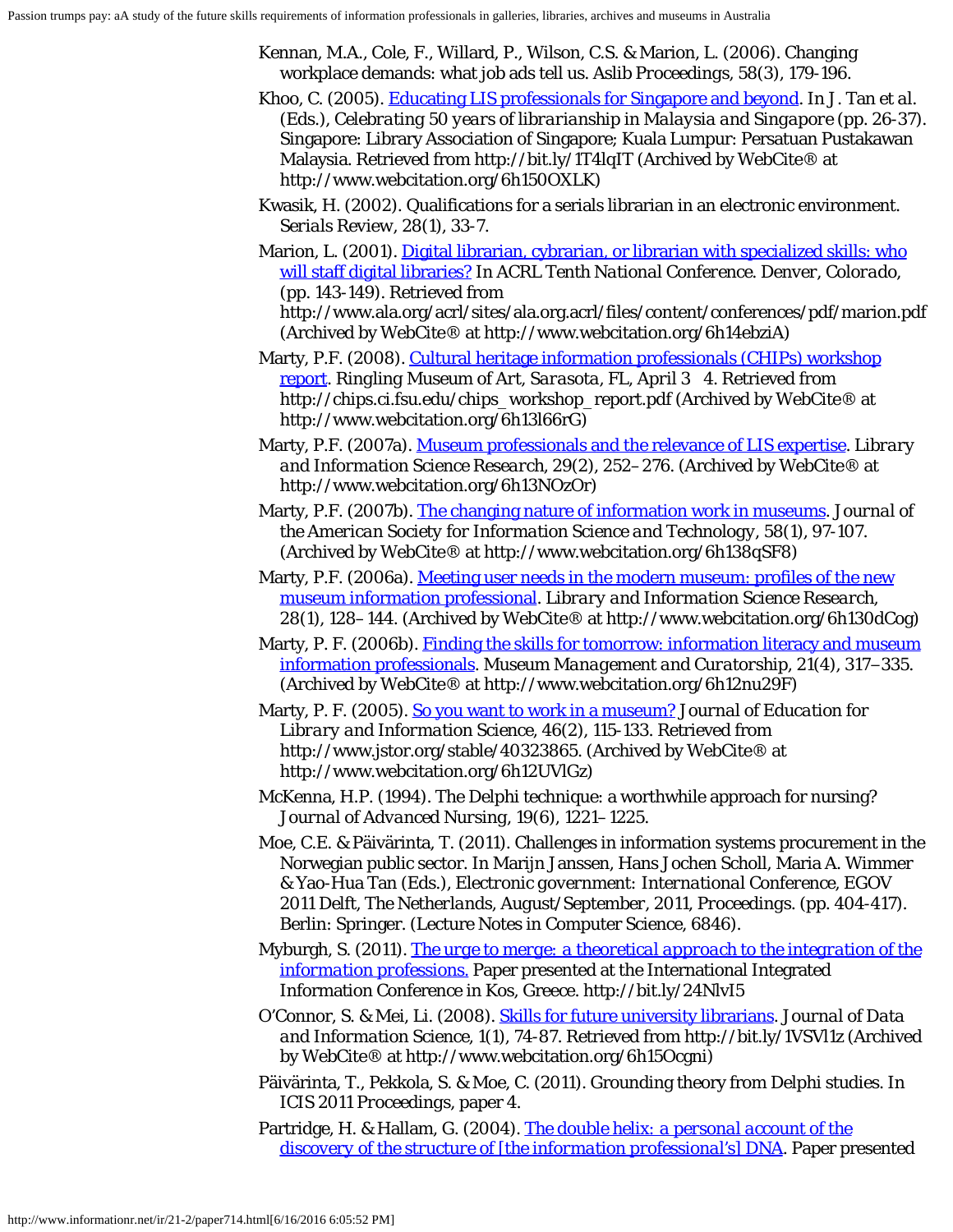at the ALIA Biennial Conference, Gold Coast. Retrieved from http://conferences.alia.org.au/alia2004/pdfs/partridge.h.paper.pdf (Archived by WebCite® at http://www.webcitation.org/6h16AWyPz)

- Partridge, H. L., Lee, J. M. & Munro, C. (2010). [Becoming "librarian 2.0": the skills,](http://www.webcitation.org/6h16OZUJa) [knowledge, and attributes required by library and information science professionals](http://www.webcitation.org/6h16OZUJa) [in a web 2.0 world \(and beyond\).](http://www.webcitation.org/6h16OZUJa) *Library Trends*, **59**(1/2), 315-335. Retrieved from http://eprints.qut.edu.au/39553/1/39553.pdf (Archived by WebCite® at http://www.webcitation.org/6h16OZUJa)
- Partridge, H.L., Menzies, V., Lee, J. M. & Munro, C. (2010). The contemporary librarian: skills, knowledge and attributes required in a world of emerging technologies. *Library and Information Science Research, 32*(4), 265 271.
- Partridge, H., Hanisch, J., Hughes, H., Henninger, M., Carroll, M., Combes, B., … & Yates, C. (2011). *[Final report: re-conceptualising and re-positioning Australian](http://www.webcitation.org/6h16we2Zf) [library and information science education for the twenty-first century](http://www.webcitation.org/6h16we2Zf)*. Strawberry Hills, NSW: Australian Learning & Teching Council. Retrieved from http://www.liseducation.org.au/resources (Archived by WebCite® at http://www.webcitation.org/6h16we2Zf)
- RAND Corporation (2012). *[Analysis of the future: the Delphi method](http://www.webcitation.org/6hB0z8TKj)*. Retrieved from http://www.rand.org/topics/delphi-method.html (Archived by WebCite® at http://www.webcitation.org/6hB0z8TKj)
- Ray, J. (2009). Sharks, digital curation, and the education of information professionals, *Museum Management and Curatorship, 24*(4), 357-368.
- Robinson, H. (2015). *[Knowledge utopias: an epistemological perspective on the](http://www.webcitation.org/6hB0sLyW8) [convergence of museums, libraries and archives](http://www.webcitation.org/6hB0sLyW8)*. (Unpublished doctoral dissertation, University of Sydney, Sydney, Australia). Retrieved from http://hdl.handle.net/2123/13802 (Archived by WebCite® at http://www.webcitation.org/6hB0sLyW8)
- Robinson, L.T.K. (2012). *[Converged memory institutions: combining public library](http://www.webcitation.org/6hB1A3YNW) [and cultural resources to achieve an information and social commons](http://www.webcitation.org/6hB1A3YNW)*. (Unpublished doctoral dissertation, Curtin University of Technology, Bentley, Australia). Retrieved from http://espace.library.curtin.edu.au/R? func=dbin\_jump\_full&object\_id=188724&local\_base=gen01-era02 (Archived by WebCite® at http://www.webcitation.org/6hB1A3YNW)
- Schneider, S. J., Kerwin, J., Frechtling, J. & Vivari, B.A. (2002). Characteristics of the discussion in online and face-to-face focus groups. *Social Science Computer Review, 20*(1), 31-42.
- Stephens, D. & Hamblin, Y. (2006). Employability skills: are UK LIM departments meeting employment needs? The results of a survey of employment agencies identifies gaps in UK LIM curricula in the UK. *New Library World, 107*(224/1225), 218-227.
- Tennant, R. (1998). The most important management decision: hiring staff for the new millennium. *Library Journal, 123*(3), 102.
- Terras, M. (2009). *Digital images for the information professional*. Farnham, UK: Ashgate.
- Tran, L.U. & King, H. (2007). The professionalization of museum educators: the case in science museums. *Museum Management and Curatorship, 22*(2), 131-149.
- Trant, J. (2009). Emerging convergence? thoughts on museums, archives, libraries and professional training. *Museum Management and Curatorship, 24*(4), 369-387.
- Wellington, S. (2013). *[Building GLAMour: converging practice between gallery,](http://www.webcitation.org/6h17WySRb) [library, archive and museum entities in New Zealand memory institutions](http://www.webcitation.org/6h17WySRb)*. (Unpublished doctoral thesis, Victoria University of Wellington, New Zealand). Retrieved from